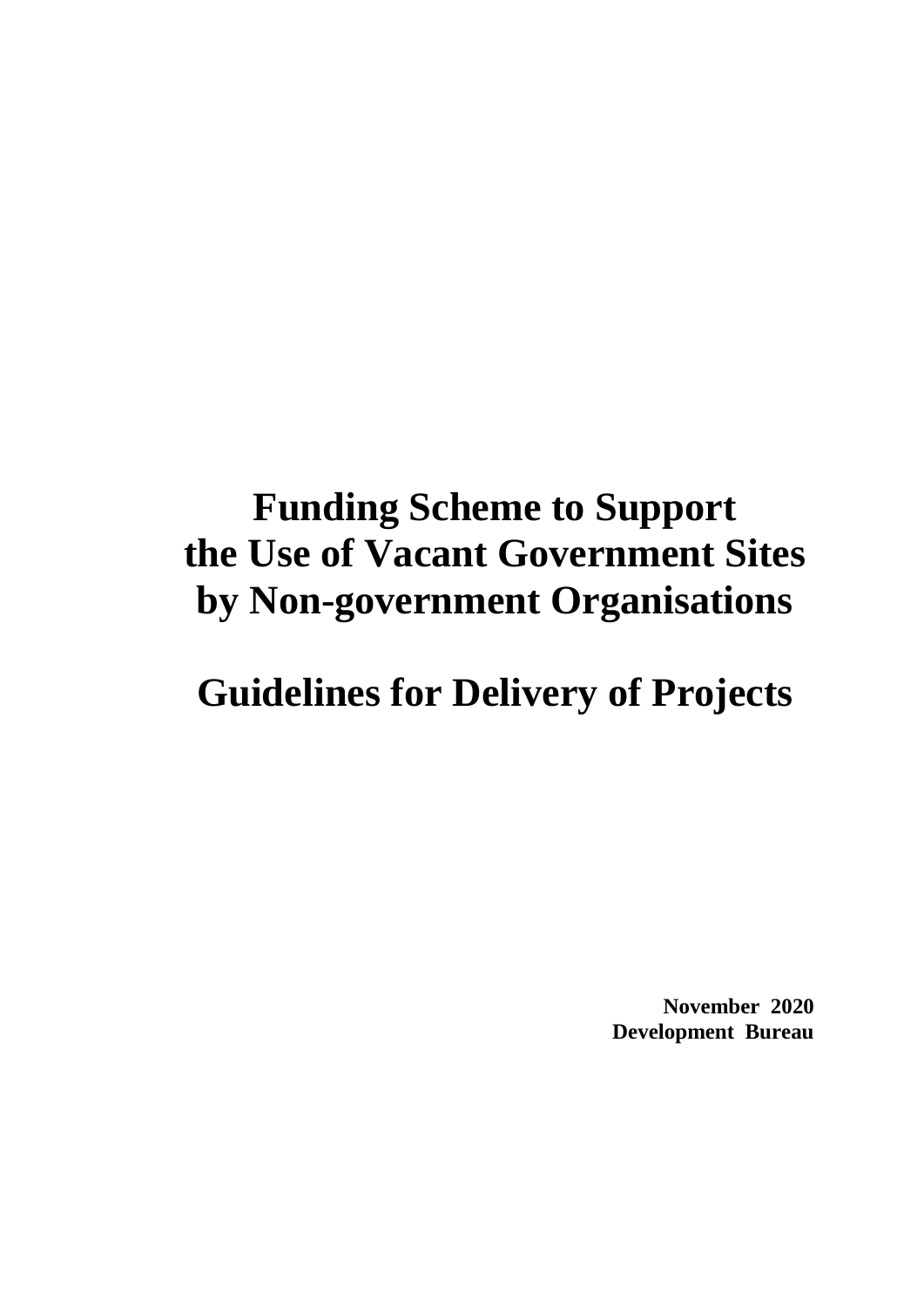# **Table of Contents**

# **Chapter 1 - Introduction**

# **Chapter 2 - Project Delivery**

# **Chapter 3 - Procurement of Services**

| 3.4 Engagement of Authorised Persons (APs) / Consultants for Works Projects13 |  |
|-------------------------------------------------------------------------------|--|

# **Chapter 4 - Progress Monitoring**

| 4.1 |  |
|-----|--|
|     |  |
|     |  |

### **Annexes**

| A  | Procedures for Project Delivery                            |
|----|------------------------------------------------------------|
| В  | NGO's Certificate – Request for Payment                    |
| C. | Procedures on the Handling of Written Quotations           |
| D  | <b>Tendering Procedures for Works Contracts</b>            |
| E. | <b>Conflict of Interest Declaration Form</b>               |
| F  | Normal Duties of Project Authorised Persons or Consultants |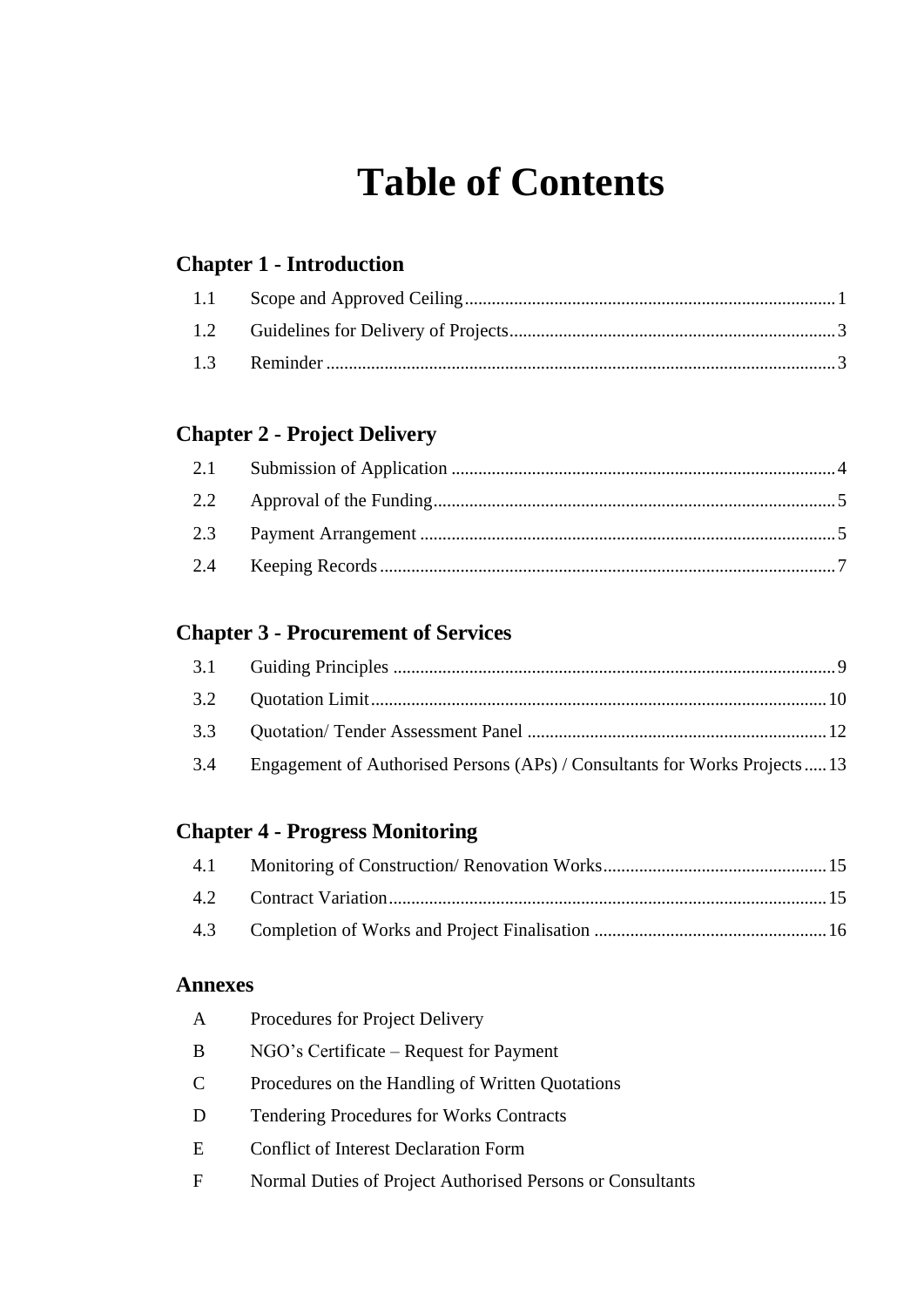# **Chapter 1**

## **Introduction**

# **1.1 Scope and Approved Ceiling**

- <span id="page-2-0"></span>1.1.1 At present, vacant government sites, or vacant school premises on government land, managed by Lands Department or other relevant authorities are available for use by non-government organisations (NGOs) through short-term tenancies (STT). However, since most of these sites may have been left idle for some time, restoration or other engineering works are required before they can be put to gainful uses. To optimise the use of these sites, this Funding Scheme (the Funding Scheme) is set up, with \$1 billion earmarked by Financial Secretary in 2018-19 Budget and approved by the Finance Committee of the Legislative Council, to provide NGOs with financial and technical support to make such vacant government sites fit for a variety of shortterm community, institutional, or other non-profit making uses.
- 1.1.2 Applications will be processed by the Secretariat to the Assessment Committee under Development Bureau (DEVB) set up to vet applications and oversee the implementation of the Funding Scheme.
- 1.1.3 The Assessment Committee will assess applications on the basis of the proposals contained in the Application Form and all additional information provided by NGO-applicants.
- 1.1.4 The funds granted should be used to cover the following items of the approved projects –
	- (a) consultancy services such as
		- feasibility studies on the proposed restoration and repair works, or investigation or site survey for preparing a detailed design;
		- detailed architectural, structural, geotechnical, building services, environmental, lighting, pedestrian/ vehicular access design and plans etc.;
		- submission of specified plans to Buildings Department, Fire Services Department, etc.; and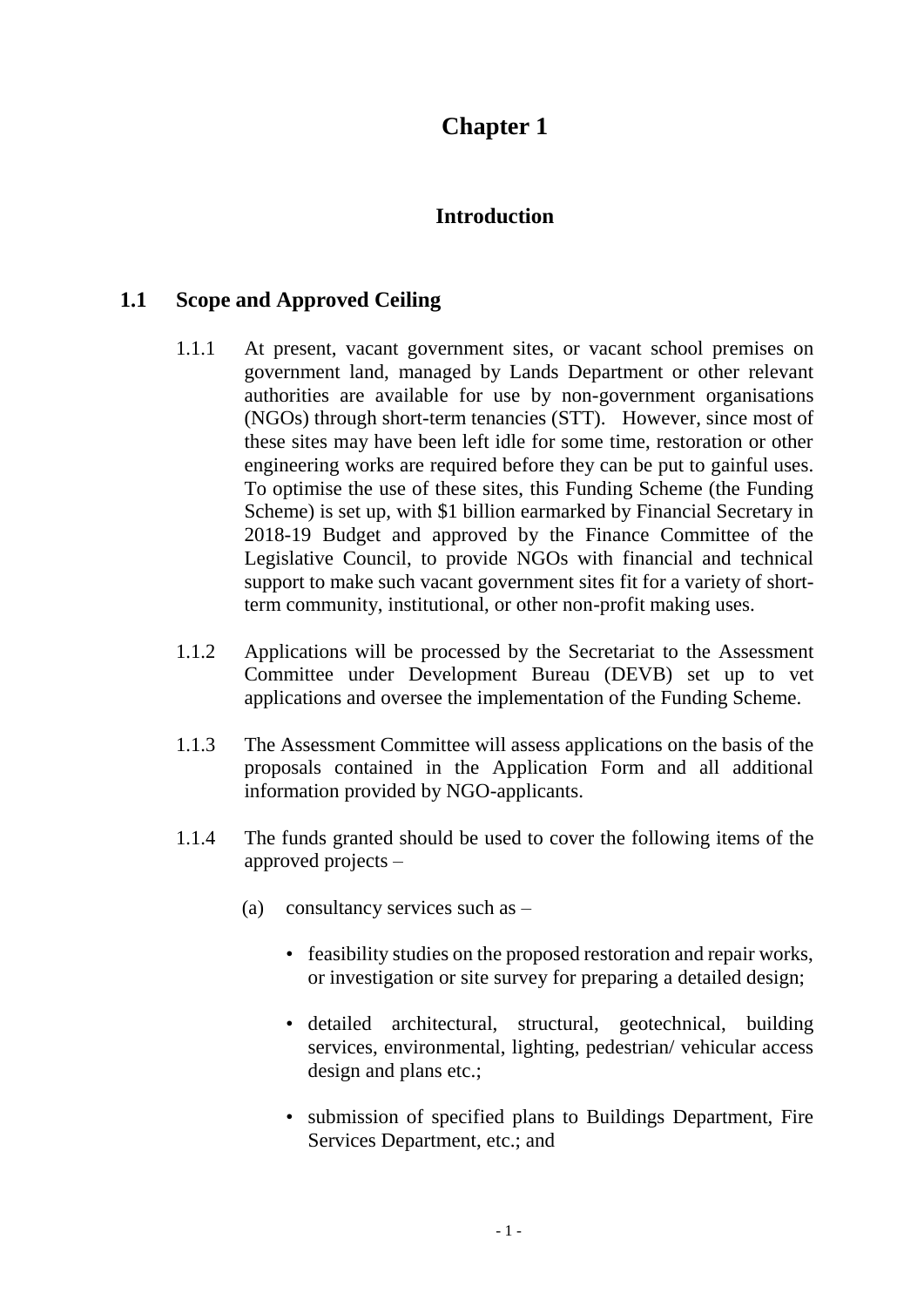- quantity surveying services, including tender documentation, cost control and account preparation;
- (b) one-off, basic and essential restoration and repair works required to make the vacant site / premises fit for the proposed use and comply with statutory requirements & STT conditions. Possible items include –
	- slope upgrading works;
	- site formation;
	- renovation of dilapidated premises;
	- erection of temporary structures (such as the use of modular integrated construction methods);
	- asbestos removal of building structures;
	- provision of public access (vehicular or pedestrian);
	- provision of sewerage/drainage; and
	- installation of fire safety equipment and barrier-free facilities;
- (c) insurance policies covering any potential claims that may arise during surveys, investigations and renovation works;
- (d) remuneration of resident site staff; and
- (e) external audit fees relating to the approved project.
- 1.1.5 The approved funding subsidy is **not** to cover the following items
	- (a) interior fitting-out;
	- (b) furniture and equipment; and
	- (c) all other operating or recurrent expense to be incurred in the shortterm use on the sites in question, e.g. rental, utility charges, repair and maintenance cost, etc.
- 1.1.6 The lists in paragraphs 1.1.4 and 1.1.5 are not exhaustive. NGOs should consult the Secretariat if there is any doubt about the scope of the financial support.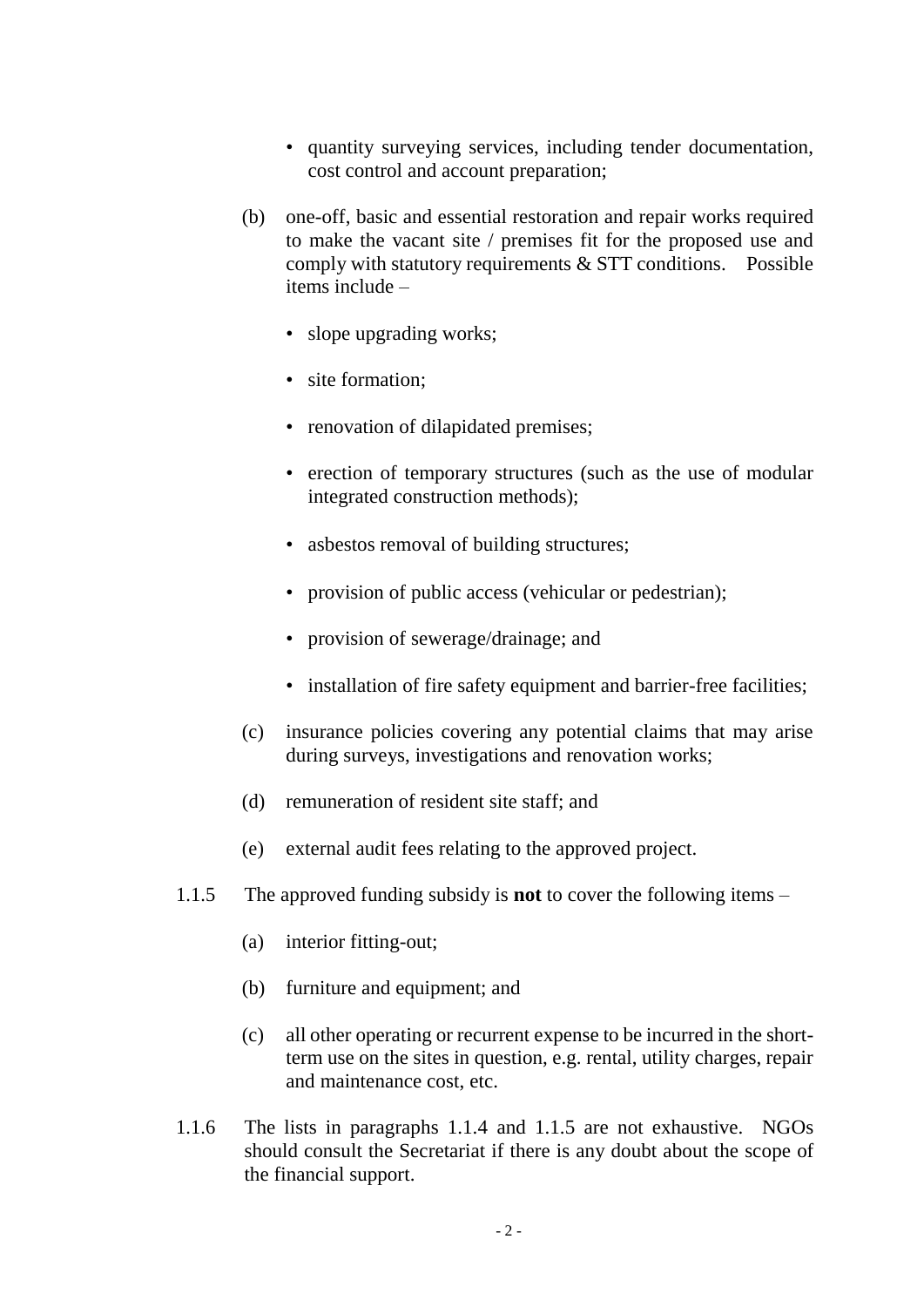1.1.7 The maximum amount of the funding subsidy to be granted to each approved project is **HK\$60 million**.

## **1.2 Guidelines for Delivery of Projects**

<span id="page-4-0"></span>1.2.1 The Guidelines set out the procedures for NGOs to deliver projects under the Funding Scheme. The procedures in the Guidelines are prescribed by DEVB which may amend, supplement, apply, interpret or make exceptions to them. There will be regular reviews of and updates to the Guidelines. NGOs are required to comply with the latest version of the Guidelines unless otherwise authorised by DEVB.

# **1.3 Reminder**

- <span id="page-4-1"></span>1.3.1 NGOs are not advised to enter into any financial or contractual commitment in respect of any project before their funding applications are approved. DEVB is not responsible for any commitment so made.
- 1.3.2 To uphold the integrity of directors, staff members and agents of an NGO in relation to the funded project, the NGO shall:
	- (a) prohibit the related personnel from offering, soliciting or accepting advantages as defined in the Prevention of Bribery Ordinance from any party, except in cases where the acceptance is within the specified permissible nature, values or circumstances such that no improper influence is involved;
	- (b) avoid, during the agreement period, to undertake any service, task or job or do anything whatsoever which conflicts, or which may be seen to conflict, with the NGO's duties under the Funding Agreement and require its directors, staff members and agents to observe the same; and
	- (c) where a conflict is unavoidable, ensure proper handling of the conflict, with the Secretariat duly notified in writing as soon as possible of the circumstances involved and the actions taken to remove/ minimise its impact (e.g. with the officers concerned removed from the related duties).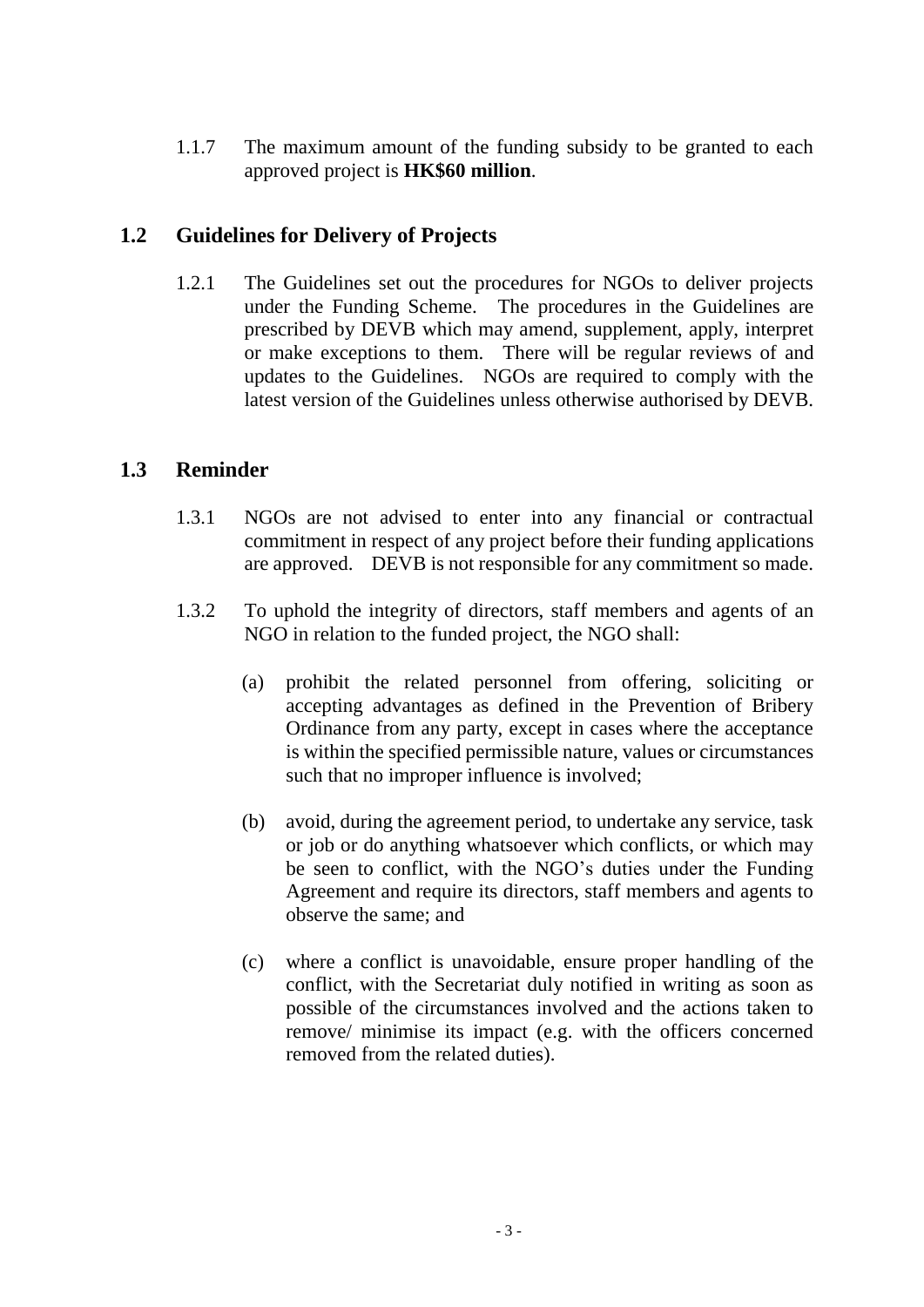# **Chapter 2**

# **Project Delivery**

### **2.1 Submission of Application**

 $\overline{\phantom{a}}$ 1

- <span id="page-5-0"></span>2.1.1 NGOs must read carefully the Guide to Application and information available at DEVB's website<sup>1</sup> about the Funding Scheme before completing the Application Form.
- 2.1.2 An NGO-applicant must be committed to ensuring that the delivery of a proposed project would be technically feasible. Before applying for funding, the applicant must include in the application a clear definition of the project scope and identify any topographical survey, site investigation, environmental/ traffic/ drainage/ geotechnical impact/ risk assessments at the detailed design stage, site constraints, cost estimate, preliminary schematic design, works programme, and assessment about site accessibility, availability of utility services, etc. Under certain circumstances in relation to site / premises conditions, and where justified, funding may be granted for carrying out a technical feasibility study (including detailed design) before the Assessment Committee considers approving the whole sum of funding being sought in the application.
- 2.1.3 The application should contain a detailed breakdown of the estimated cost of the works, giving justification for major cost items (e.g. referencing preliminary quotations from contractors, similar cost items from previous projects, or cost items prepared by professional consultants, etc.).
- 2.1.4 If the proposed works are necessary for meeting statutory requirements (in relation to fire safety, gas, electricity, etc.), copies of letters of requirement or letters of no objection from relevant authorities (e.g. Fire Services Department), if available, should be attached to the Application Form.

https://www.devb.gov.hk/en/issues\_in\_focus/Funding\_Scheme\_to\_Support\_the\_Use\_of\_Vacant\_Gov ernment\_Sites\_by\_Non\_government\_Organisations/index.html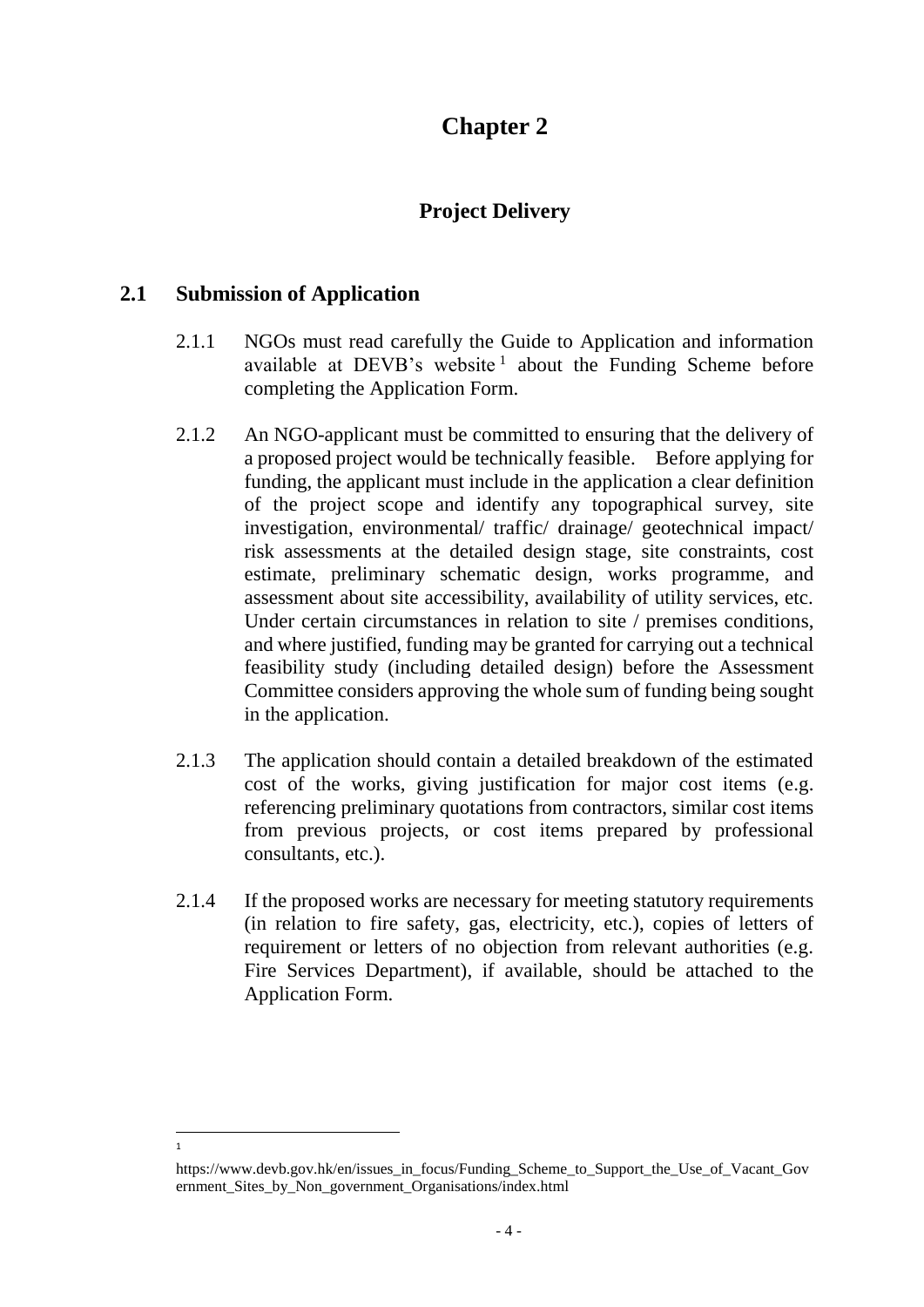# **2.2 Approval of the Funding**

- <span id="page-6-0"></span>2.2.1 The Assessment Committee may approve the funding sought by different stages, according to project implementation milestones as proposed by applicants. For example, funding may be provided for an NGO to cover the cost of investigation works to verify design assumptions before approval of funding for subsequent detailed design and capital works. Granting of funding in each stage, however, does not commit the Assessment Committee to supporting the remaining stages of a project.
- 2.2.2 The NGO will be informed in writing of the result of its application. It is required to comply with the terms of the Funding Agreement and to ensure that the grant is spent in accordance with the approved scope and standard of works. Where there is a subsequent increase in cost due to circumstances beyond the NGO's control (e.g. the lowest conforming quotation or tender being higher than the approved estimate), it must first exhaust any funding allocated to contingency before applying for a funding increase. The NGO must not take it for granted that a proposed increase in funding must be approved by the Assessment Committee.
- 2.2.3 The NGO must follow the procedures for procurement of services as detailed in Chapter 3.
- 2.2.4 The procedures for project delivery are outlined in **Annex A**.

## **2.3 Payment Arrangement**

- <span id="page-6-1"></span>2.3.1 Payment will normally be made on a reimbursement basis, i.e. disbursements to be made on receipts certified correct by the NGO. The NGO should satisfy itself that the relevant service/works covered by a payment has been undertaken in accordance with the terms and conditions of relevant contract/ agreement, and should settle the payment required in advance. The NGO shall hold legal responsibility for any claims filed by contractors /consultants / service providers if it fails to meet the obligations regarding timely payment of bills.
- 2.3.2 If the NGO indicates genuine difficulty in using its cashflow to settle bills or payments before seeking a reimbursement subsequently, the NGO may apply for an advance payment with justification and supporting evidence including its latest bank statements, and relevant invoices and contracts. On the basis of the justifications and supporting evidence submitted, the Secretariat may arrange an advance payment for the NGO to settle any outstanding bill as soon as possible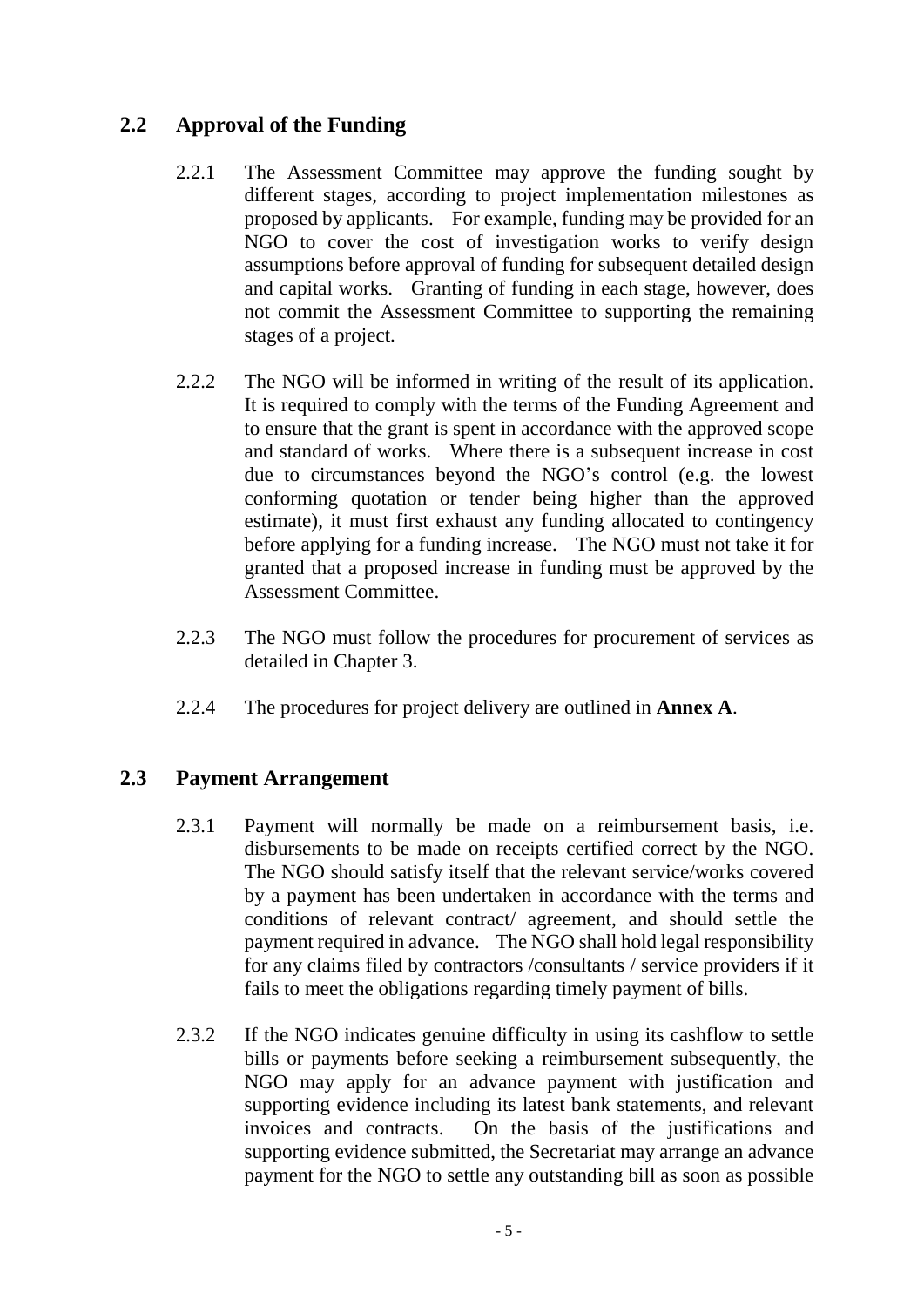and to ensure that the project would proceed. The NGO should submit an original and duly certified receipt from its contractors /consultants / service providers to the Secretariat not later than two weeks for checking after receiving the advance payment from Government.

- 2.3.3 Release of payment claims of the contract sum at the practical completion stage will be set at 95%. The remaining 5% of the contract sum will be released upon DEVB's approval of the final accounts of the contract based on the recognised works items.
- 2.3.4 Unless otherwise authorised, the NGO should keep a separate interestbearing Hong Kong Dollar account with a bank licensed in Hong Kong solely and exclusively for processing all receipts and payments in relation to the project. Payments from that account should be made by the authorised representative(s) of the NGO, whose names have to be registered with the Secretariat in advance.
- 2.3.5 A payment of the approved funding or any part of it from the Funding Scheme is usually made by the Treasury direct to the NGO's bank account if the NGO has completed the authorisation. Otherwise, a cheque may be issued to the NGO.
- 2.3.6 All interest income generated from the project bank account should be ploughed back into the project. Under no circumstances shall the interest earned be applied to other uses outside the project, and no negative interest should be charged to the project.
- 2.3.7 Where the project is not fully financed by the Funding Scheme, the NGO should use up capital contributions from other funding sources before calling on the grant from the Funding Scheme.
- 2.3.8 The approved funding under the Funding Scheme should be entered as a separate item into the audited financial statements of the NGO.
- 2.3.9 The NGO should submit the following documents to the Secretariat for any payment claim:
	- (a) a duly completed NGO's Certificate (**Annex B**);
	- (b) original of the invoices/ receipts related to the claim;
	- (c) Authorised Person/ Consultant's Certificate for works contract;
	- (d) Authorised Person/ Consultant's issuance of Defects Rectification Certificate or similar document certifying that all outstanding and defective works are satisfactorily completed (for retention money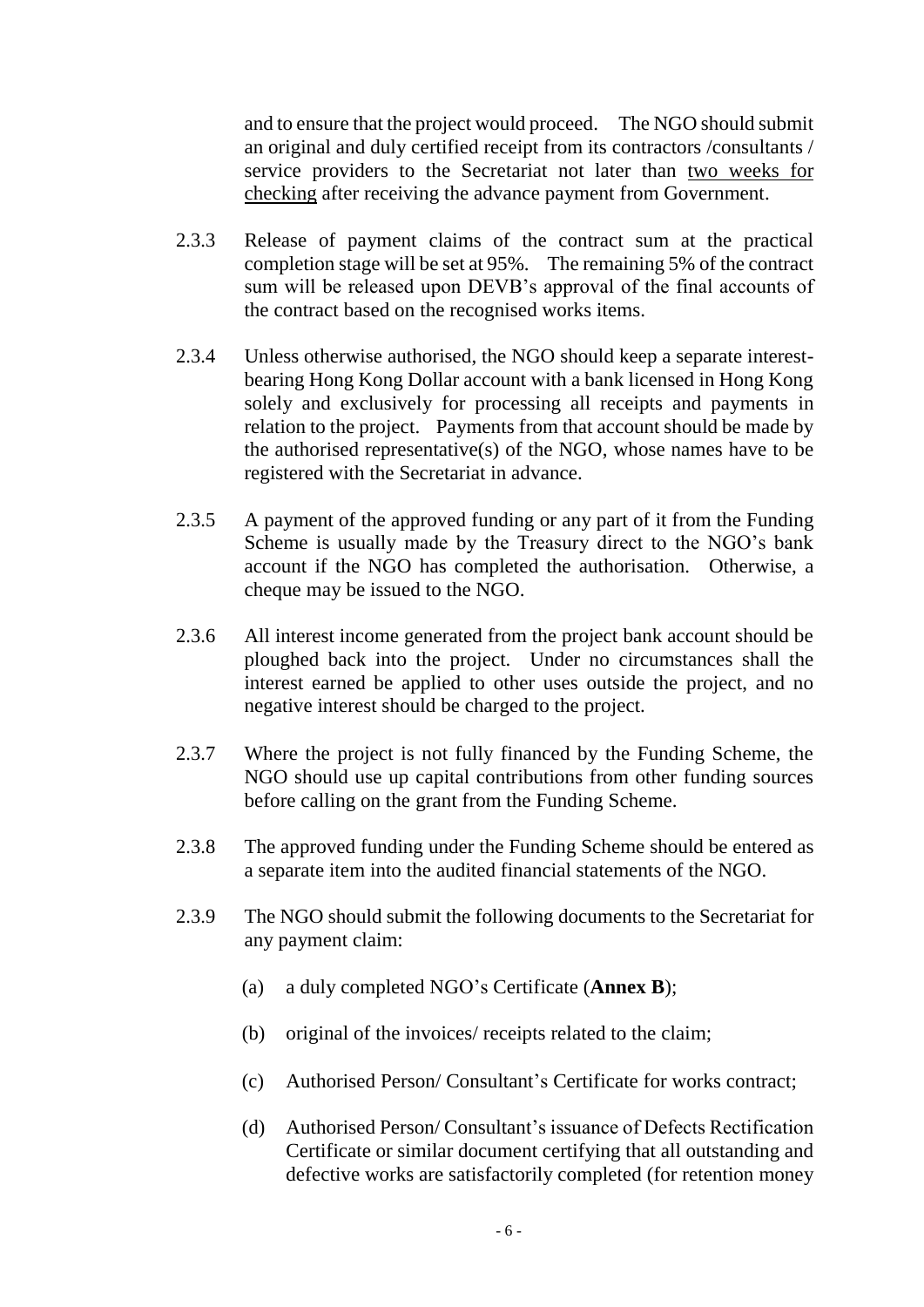or final payment); and

- (e) any other document(s) (e.g. Occupation Permit) deemed relevant by the NGO.
- 2.3.10 The NGO should make prudent arrangements to ensure that all claims by contractors (either through a consultant or other delegated person) or consultants/ service providers have been properly checked and accounted for. The NGO's Certificate is an important document which must be duly signed by the Project Co-ordinator, with the official chop of the NGO stamped on the NGO's certificate before submission to the Secretariat for processing.
- 2.3.11 The payment claim should be submitted to the Secretariat within the time specified in the Funding Agreement. Failure to submit the payment claim within the time specified may result in the unclaimed balance of the funding to be returned to the Funding Scheme.
- 2.3.12 As Government has no contractual relationship with consultants and contractors hired by an NGO for the project, enquiries in relation to the payment requested should be addressed to the NGO. DEVB will not address any enquiry from the contractors /consultants / service providers engaged by the NGO.
- 2.3.13 Under the circumstances which liquidated and ascertained damages (LD) are eligible to be deducted from the payment to the contractor due to late completion of works, the NGO is required to deduct the LD sum from the contractor's billed sum in the NGO's Certificate.
- 2.3.14 Where circumstances justify (e.g. when the project delivery is found not up to the requisite standard; or where the original receipts, invoices or certificates submitted are found unacceptable, previous bills not settled, or a large amount of fund unspent in the account of the project, etc.), DEVB may withhold or reclaim any payment from the NGO.

# **2.4 Keeping Records**

<span id="page-8-0"></span>2.4.1 The books of accounts and all other relevant records and information related to the Funding Scheme should be retained by the NGO for at least seven years after completion of the project or Government's release of the final payment to the NGO, whichever is longer, unless otherwise required under any relevant statutory requirement. These books and records should, at all reasonable time, be available for inspection by DEVB and Audit Commission.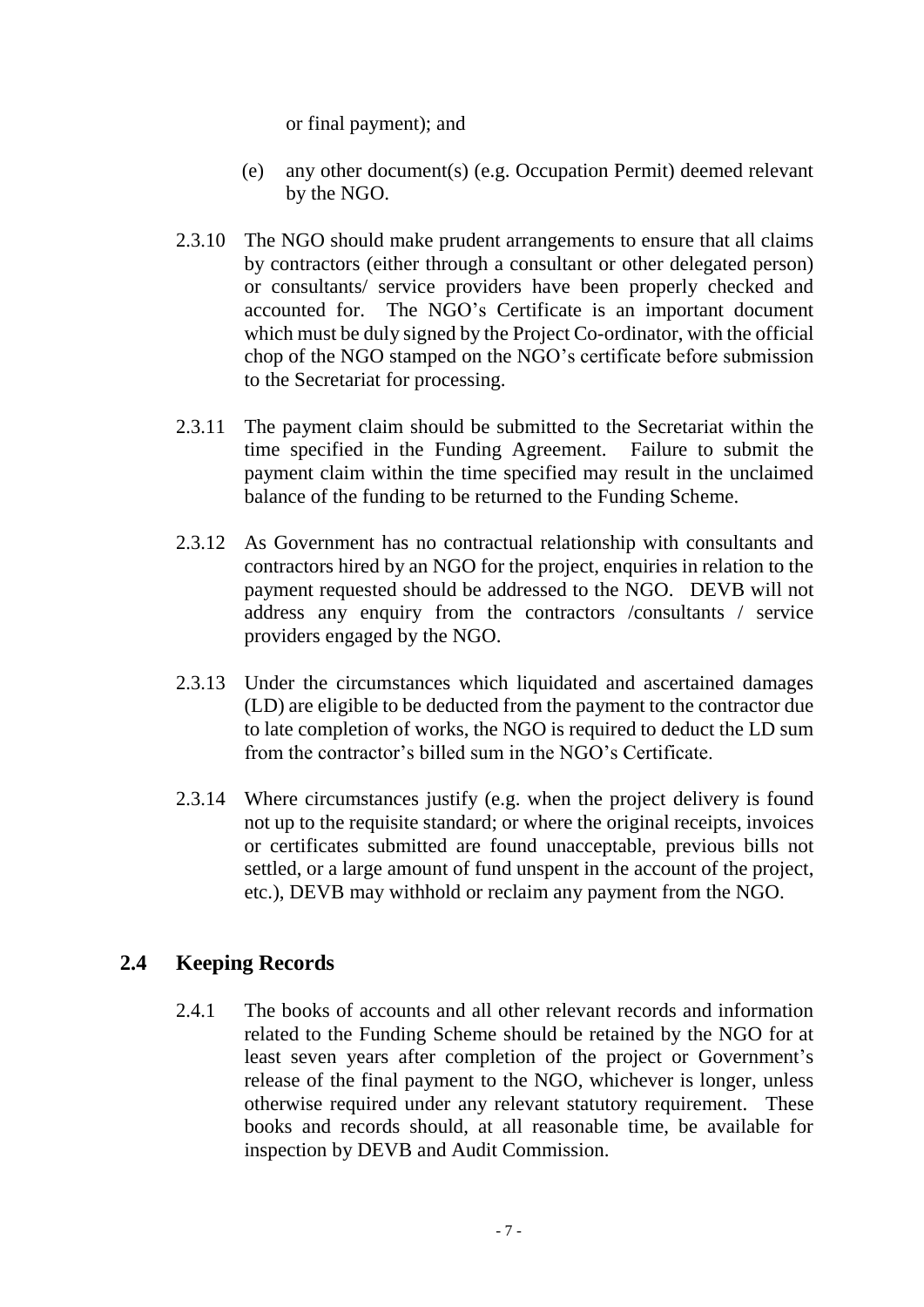2.4.2 Independent Commission Against Corruption (ICAC) is authorised to review the procedures and practices of the Funding Scheme to prevent corruption or related malpractices, including the obtaining of any information or record kept by the NGO for inspection and analysis. The NGO should fully co-operate with ICAC and give it assistance when so required.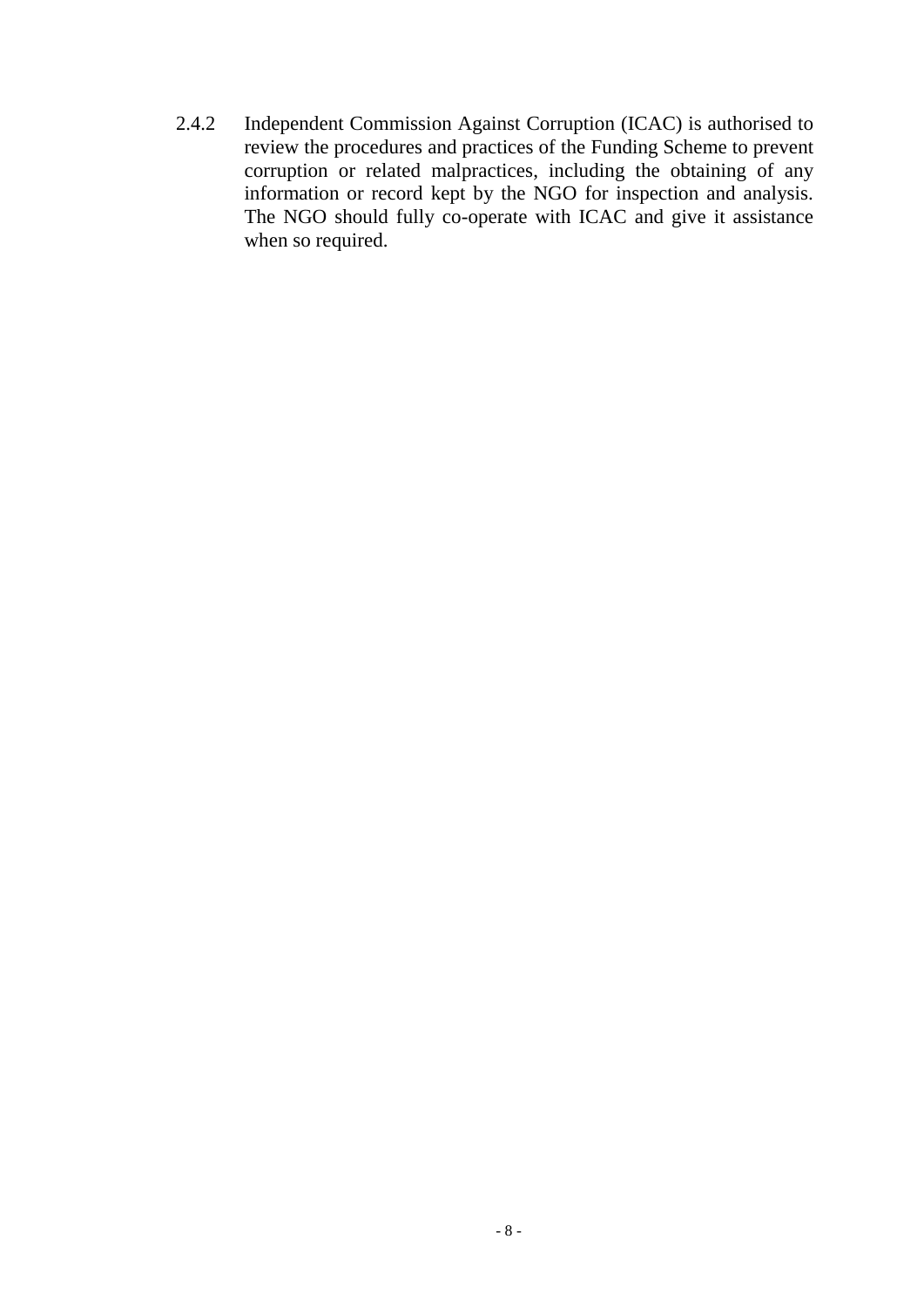# **Chapter 3**

# **Procurement of Services**

# **3.1 Guiding Principles**

- <span id="page-10-0"></span>3.1.1 The procurement of services funded by the Funding Scheme as well as management of those services procured should follow the procedures set out in this Chapter. The NGO, at the time of incurring expenditure, must exercise due diligence to ensure no over-commitment in spending, and expenditure items being limited to those having obtained a prior approval.
- 3.1.2 The procurement procedures are prescribed to achieve the following objectives –
	- (a) Public accountability and value for money

The Funding Scheme is using public money. The NGO is accountable to the public for the use of funds granted under the Funding Scheme, and must always be prepared to account for all its purchasing decisions. The NGO is obliged to achieve good value for money for its procurement and exercise prudence in disbursement of any funds granted under the Funding Scheme. Innovation and creativity in the procurement exercise is encouraged if such would be conductive to securing value for money of the project and other positive values that serve the interest of the public.

(b) Transparency and Open and Fair Competition

The NGO must deliver the project with integrity and in a publicly accountable and transparent manner. All requirements and specifications of the intended procurement should be clear, and made known to as many service providers, suppliers or contractors as possible. It is necessary to uphold the principle of open and fair competition and level playing field in procurements for projects subsidised by the Funding Scheme. All tenderers and suppliers should be treated, and are seen to be treated, on an equal footing.

(c) Avoidance of Conflict of Interest The NGO must observe due diligence, and its officers must avoid any perceived or real conflict of interests in making any procurement decision.

Revised 2020/11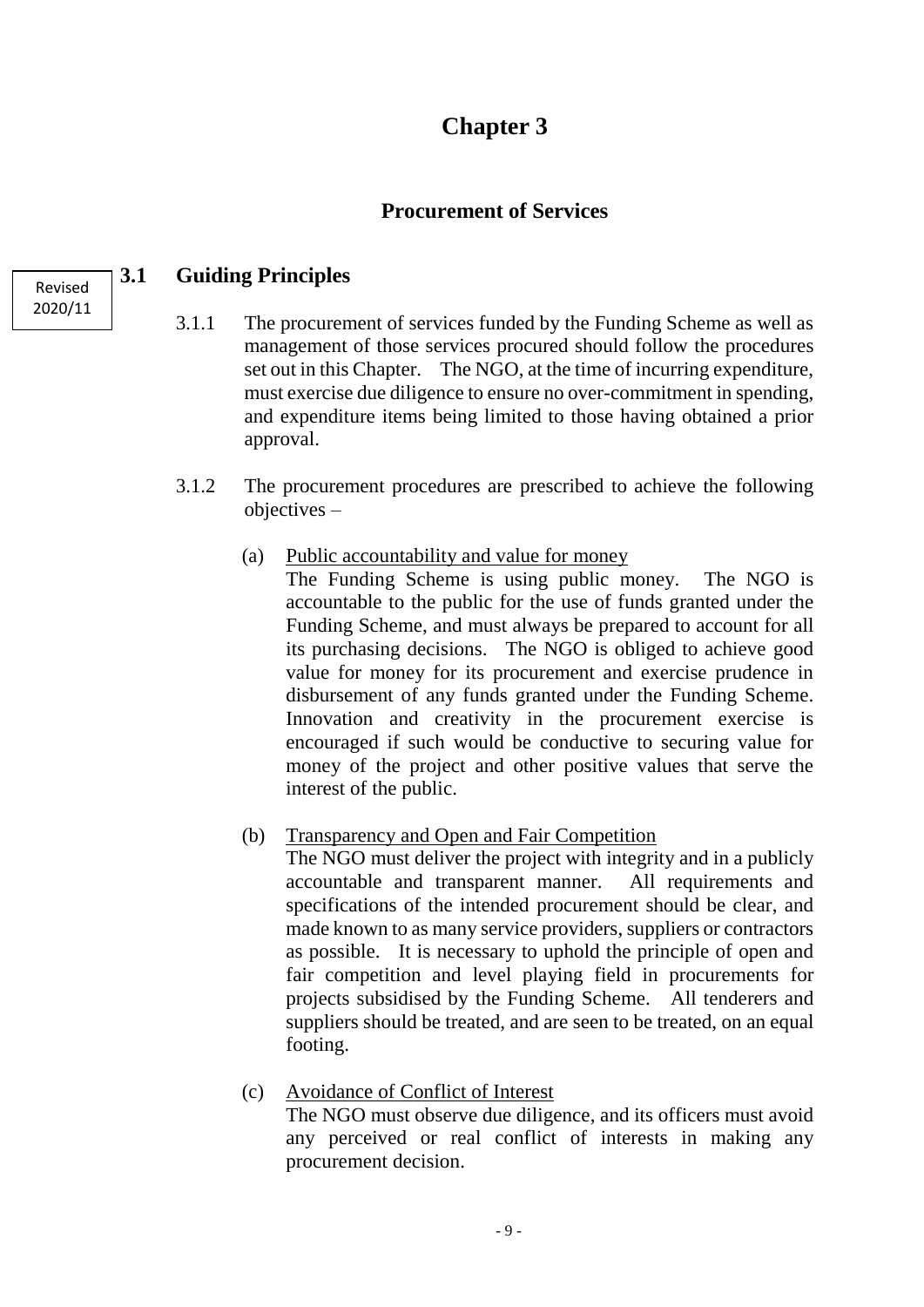- 3.1.3 To promote good corporate governance, an individual NGO is responsible for the setting up and monitoring of its own procurement system with adequate checks and control and in accordance with the principles mentioned in paragraph 3.1.2 above. The procedures below merely provide a framework for the NGO to establish its own system.
- 3.1.4 To facilitate timely delivery of projects and reduce the risks of cost overrun or unnecessary lock-up of approved excessive funding, the NGO is encouraged to initiate the consultants/contractors selection exercise for the procurement of all consultancy and works contracts before securing funding approval. For works contracts, the NGO shall seek comments from DEVB on the design of the construction works prior to the tender invitation date. If time permits, the comments received shall be addressed and incorporated into the tender document prior to the tender closing date. In any case, all comments shall be incorporated prior to the tender award.

# **3.2 Quotation Limit**

 $\overline{\phantom{a}}$ 

–

<span id="page-11-0"></span>3.2.1 The quotation/ tender ceilings of procurement of consultancy services, works contracts/ works-related services or other services are as follows

| <b>Procurement Type</b>            | Quotation Limits (Up to |
|------------------------------------|-------------------------|
|                                    | and including)          |
| (i) Consultancy services           | HK\$ 3,000,000          |
| (ii) Works contracts/works-related | HK\$7,000,000           |
| services*                          |                         |
| (iii) Services other than those    | HK\$ 1,400,000          |
| covered by (i) $\&$ (ii)           |                         |

\* For classification of the procurement type (ii), please refer to DEVB Technical Circular (Works) No. 5/2012<sup>2</sup> . Most of the construction/ renovation works involved under the Funding Scheme should fall within the ambit of works contracts/ works-related services.

3.2.2 For any procurement with a value **not exceeding** the respective quotation limits stated in paragraph 3.2.1, written quotations from **not less than five** contractors/ consultants/ service providers should be invited (see paragraphs 3.2.4 and 3.2.5 below). The procurement contract should, unless otherwise agreed by DEVB, be awarded to the one submitting the lowest conforming quotation. In cases where it is

Revised 2020/11

<sup>2</sup> https://www.devb.gov.hk/filemanager/technicalcirculars/en/upload/320/1/C-2012-05-0-1.pdf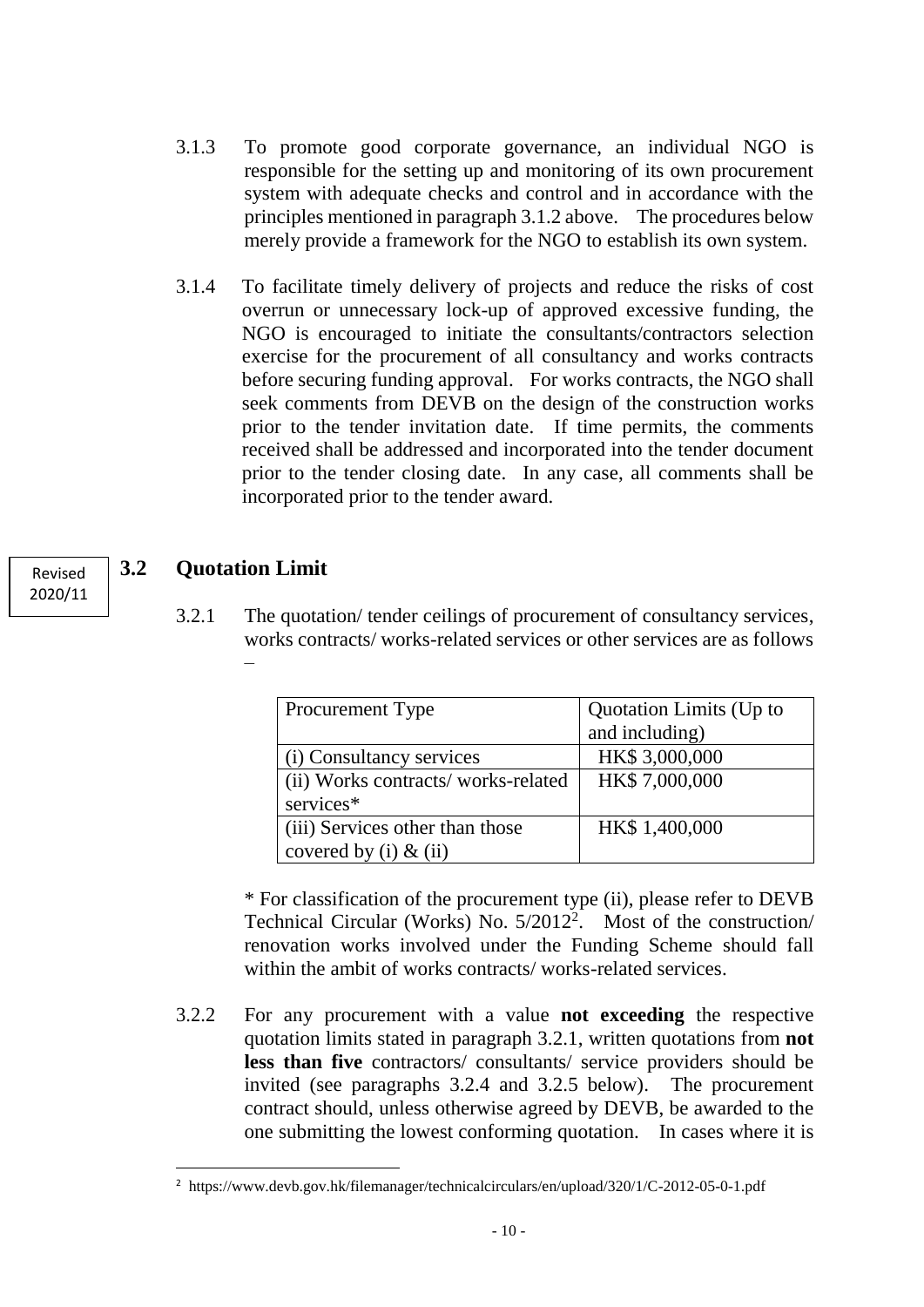not possible to invite not less than five written quotations, justifications must be provided for DEVB's approval.

- 3.2.3 For any procurement with a value **exceeding** the respective quotation limits stated in paragraph 3.2.1, unless otherwise agreed by DEVB, there shall be a tendering process in accordance with paragraphs 3.2.4 to 3.2.8 below. Tenders from **not less than 30** contractors/ consultants should be invited (see paragraphs 3.2.4 and 3.2.5 below). The procurement contract should, unless otherwise agreed by DEVB, be awarded to a tenderer submitting the lowest conforming tender.
- 3.2.4 When inviting quotations or tenders for consultancy services, the NGO should normally invite consultants on the List of Consultants of the Architectural and Associated Consultants Selection Board (AACSB) maintained by Architectural Services Department (ArchSD)<sup>3</sup>, and/or the List of Band 3 Architectural Consultants (compiled, maintained and provided separately by The Association of Architectural Practices Ltd. and The Hong Kong Institute of Architects) 4 . When an NGO invites tenders for relevant consultancy services, normally **not less than onethird** of those prospective tenderers should be from the List of Band 3 Architectural Consultants.
- 3.2.5 When inviting quotations or tenders for works contracts/ works-related services, the NGO should invite contractors under the appropriate category and group of List of Approved Contractors for Public Works maintained by DEVB<sup>5</sup> according to the estimated value of the works contracts/ works-related services.
- 3.2.6 The NGO may adopt e-procurement practices as appropriate such as invitation by emails, providing electronic copies of the tender documents, etc. in the procurement exercise.
- 3.2.7 Adequate time shall be provided to allow tenderers to prepare and submit tenders. A period of two to three weeks is normally required unless otherwise agreed by DEVB.
- 3.2.8 The NGO should submit the whole set of quotation/tender document, the proposed list of invitees for quotations or tenderers, the prequotation/pre-tender estimate and invitation letter to DEVB for examination prior to any quotation/tender invitation for the subsidised items under the Funding Scheme.

 $\overline{a}$ 

<sup>3</sup> https://www.archsd.gov.hk/en/consultants-contractors/consultants/list-of-consultants-of-aacsb/whohave-been-included.html

<sup>4</sup> https://www.archsd.gov.hk/en/consultants-contractors/consultants/list-of-band-3-architecturalconsultants.html

<sup>5</sup> https://www.devb.gov.hk/Contractor.aspx?section=80&lang=1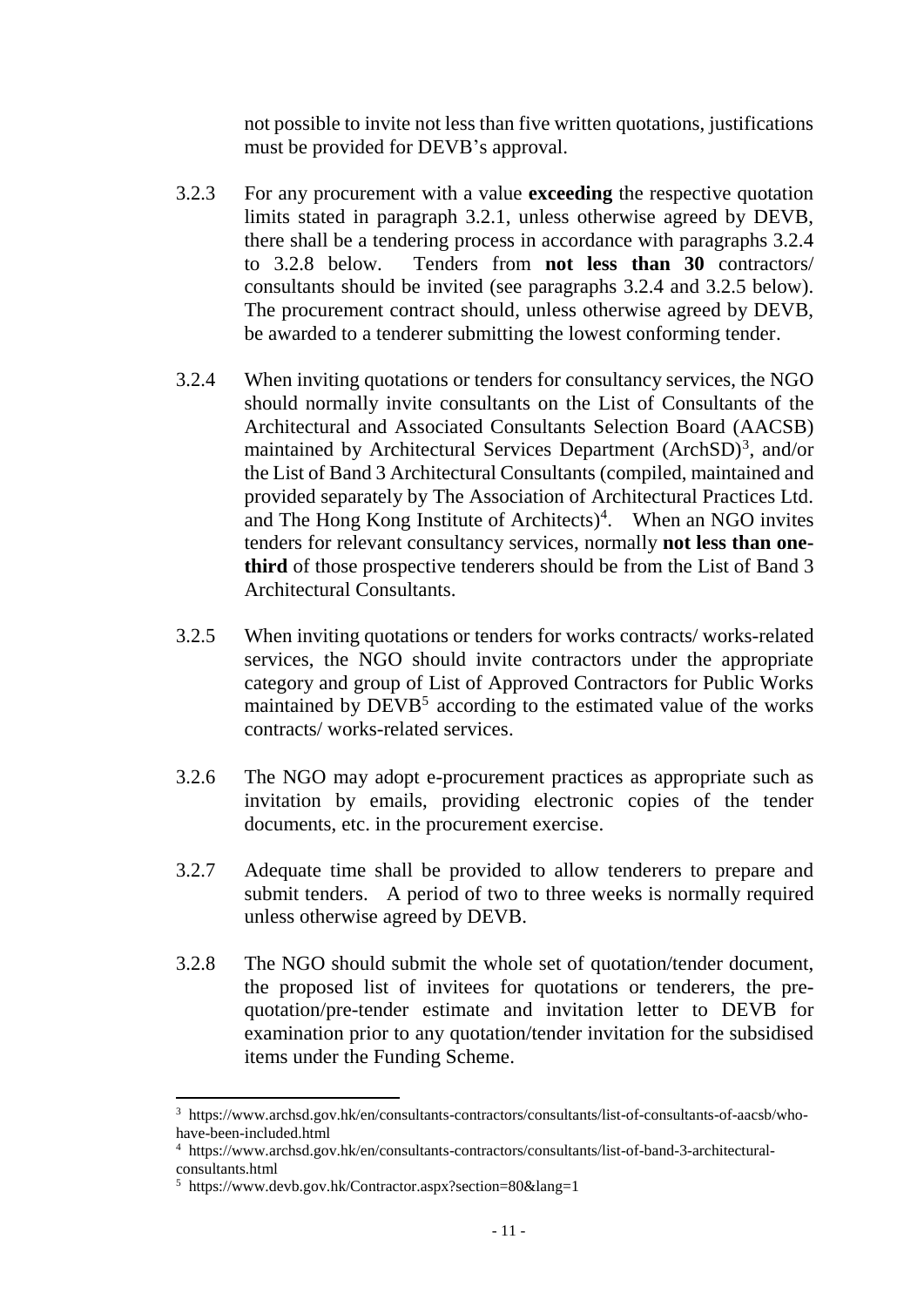- 3.2.9 Should the NGO consider it necessary to deviate from the above quotation or tendering requirements in respect of the subsidised items under the Funding Scheme (e.g. introduction of a marking scheme to assess both the price and technical aspects of the consultant / contractor to enhance competition on technical quality particularly on the aspects of innovation and creativity with sufficient technical weighting to facilitate the assessment of the potential benefits; or assessment of the financial capability of tenderers), it should seek a prior approval from DEVB with justifications.
- 3.2.10 The NGO should ensure that all procurements using the funds provided under the Funding Scheme should be within the ambit of the respective funding and within the scope set out in the Funding Agreement. The details should be adequately reflected in the quotation or tender document.
- 3.2.11 All procurements should be conducted promptly or timely upon approval of the project grant. Any additional cost due to inflation attributable to the delay of the NGO/ APs in conducting the quotation or tender exercise will be the NGO's responsibility.
- 3.2.12 NGOs should follow, as far as practicable, the good practice set out in the "Strengthening Integrity and Accountability - Government Funding Schemes Grantee's Guidebook" published by ICAC<sup>6</sup>, and adopt the sample clauses detailed in Appendix 3 to 5 of the guidebook.
- 3.2.13 NGOs should submit the tender reports/ results of quotation exercise to DEVB for approval prior to award of contracts.
- 3.2.14 The procedures on handling written quotations are detailed at **Annex C**.
- 3.2.15 A detailed rundown of the tendering procedures for works projects from preparation of tender documents to the approval of tender is at **Annex D**.

## **3.3 Quotation/ Tender Assessment Panel**

<span id="page-13-0"></span>3.3.1 A conflict of interest is a situation in which the interest of the NGO competes or is in conflict with the financial or personal interests of a management board or staff member, or their family members or close

 $\overline{a}$ <sup>6</sup> [https://cpas.icac.hk/UPloadImages/InfoFile/cate\\_43/2017/43903a1c-f8c9-4bac-b4f8](https://cpas.icac.hk/UPloadImages/InfoFile/cate_43/2017/43903a1c-f8c9-4bac-b4f8-e7ed80b9a004.pdf) [e7ed80b9a004.pdf](https://cpas.icac.hk/UPloadImages/InfoFile/cate_43/2017/43903a1c-f8c9-4bac-b4f8-e7ed80b9a004.pdf)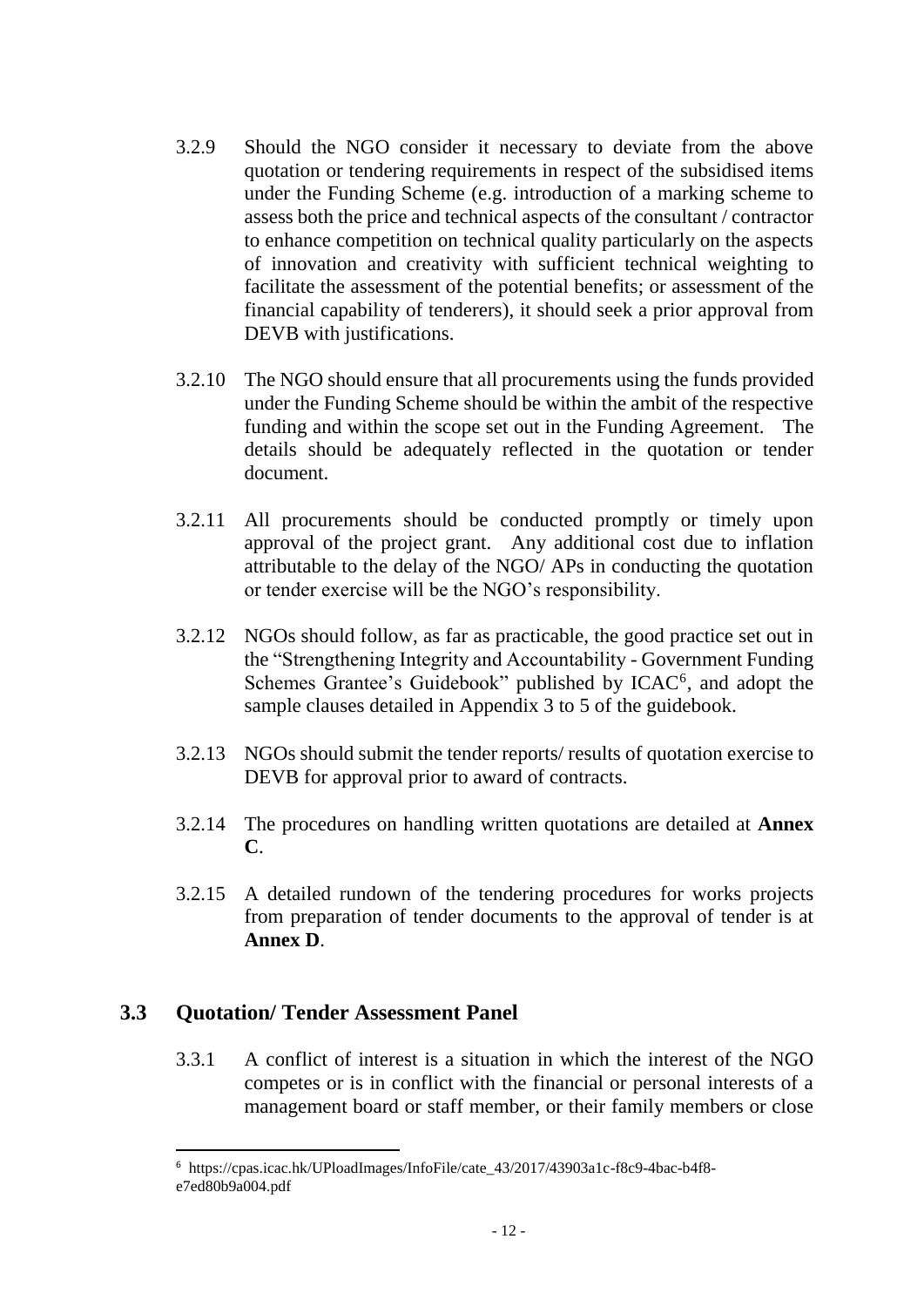personal friends. A conflict of interest may be actual, potential or perceived. Some common examples of a conflict of interest are described below but they are by no means exhaustive:

- (a) a staff member involved in a procurement process is closely related to or has beneficial interest in a supplier being considered by the NGO;
- (b) a director of the NGO has a financial interest in a company whose quotation or tender is under consideration by the NGO;
- (c) a staff member accepts frequent or lavish entertainment from the NGO's service recipients, suppliers or contractors; and
- (d) a staff member (full-time or part-time) undertaking part-time work with a contractor whom he is responsible for monitoring.
- 3.3.2 The NGO should remind and require its management board or staff members involved in a procurement process to avoid any conflict of interest. If this is unavoidable, the management board or staff members concerned should make a relevant declaration so that the relevant authority of the NGO can decide whether the relevant person(s) should be excluded from a procurement decision. The NGO should also notify the Secretariat in writing as soon as possible of the circumstances involved and the actions taken to remove/ minimise its impact (e.g. with the officers concerned removed from the related duties).
- 3.3.3 All quotations/ tenders should be assessed by Quotation/ Tender Assessment Panel comprising the Chairman/CEO of the NGO as the Panel Chairman, and two other senior staff members of the NGO (i.e. altogether three Members). The selected members should confirm that they have no conflict of interest in the assessment in a standard proforma according to **Annex E** before the assessment.

# **3.4 Engagement of Authorised Persons (APs) / Consultants for Works Projects**

<span id="page-14-0"></span>3.4.1 In general, the NGO (if it does not have the in-house expertise) is encouraged to engage APs/ Consultants to prepare design, tender documents and to supervise construction and engineering works. The normal duties of the Project APs or Consultants are detailed in **Annex F**.

Revised 2020/11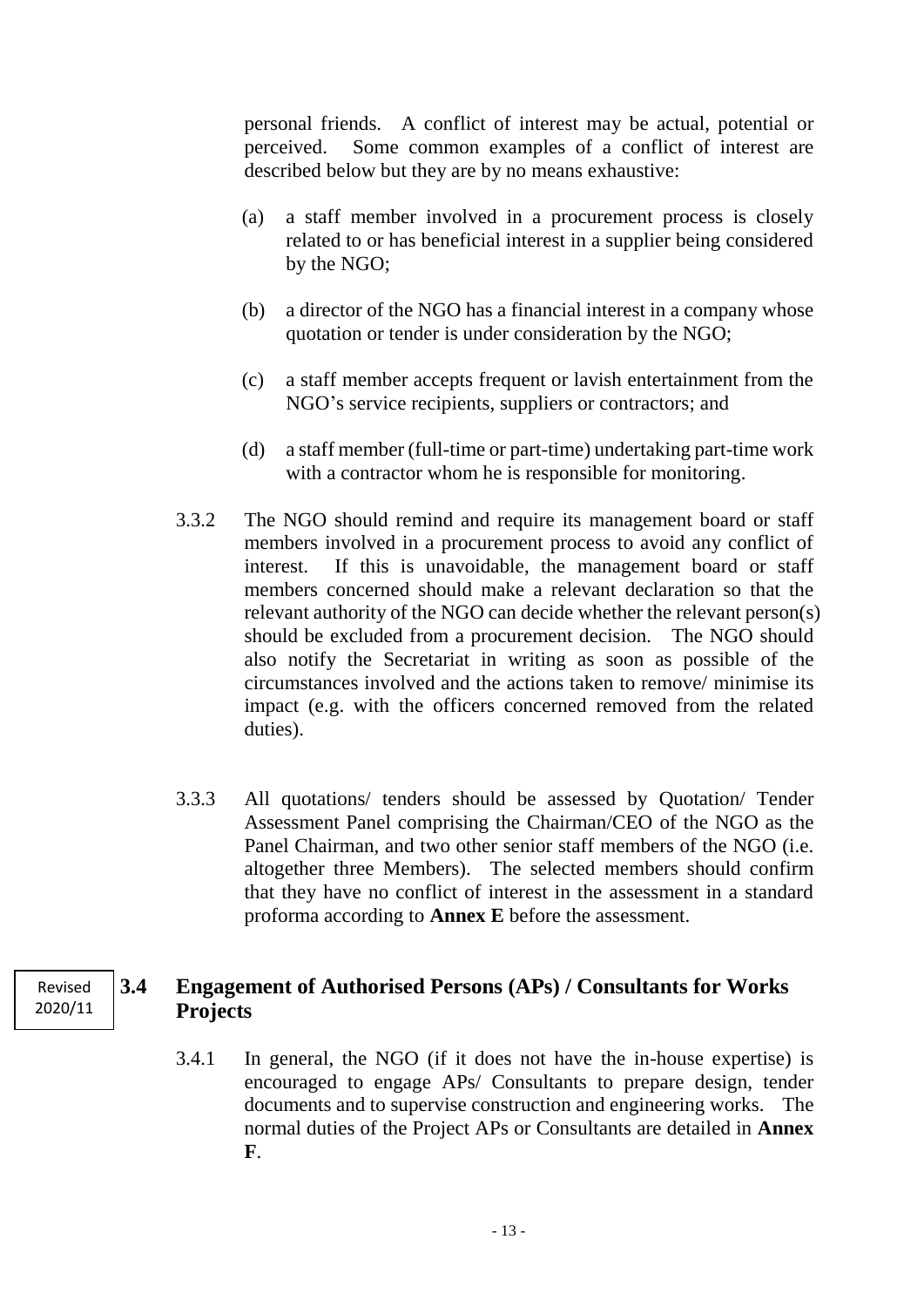- 3.4.2 Since APs/ Consultants are also involved in tender preparation and assessment for works contracts, the requirements about avoiding and/or handling conflict of interest as set out in paragraphs 3.3.1 - 3.3.3 should also be applicable to APs/ Consultants' staff concerned.
- 3.4.3 Unless otherwise authorised by DEVB in advance, the fees and payment terms for the APs/ Consultants should adopt the following principles –
	- (a) the fee scales and payment terms shall be stipulated in the relevant consultancy agreements;
	- (b) time charge payment method should be avoided;
	- (c) the total professional fees for a project should not exceed 10% of the Total Cost of Works as defined in (d) below unless otherwise justified by the NGO and agreed by DEVB;
	- (d) the Total Cost of Works of a project shall include unless otherwise justified by the NGO and agreed by DEVB:-
		- (i) the cost of works itself excluding preliminaries and contingencies;
		- (ii) preliminaries (including head office and site office overheads and insurance, etc.) at a maximum of 10% of the cost of works where this exceeds \$800,000 (a maximum of 15% of the cost of works if the cost does not exceed \$800,000); and
		- (iii) contingencies at a maximum of 5% to 10% of the sum of cost of works in (i) and preliminaries in (ii) above, as appropriate.
	- (e) subject to not exceeding the maximum percentage of payment as stipulated in the relevant consultancy agreements, APs/ Consultants appointed for the works may claim interim payments up to 95% of their approved professional fees upon the issuance of the Certificate of Practical Completion. For the remaining 5%, payment will be retained until satisfactory completion of the final accounts.
- 3.4.4 The procurement of AP/ Consultant's services must follow the principle of competitive bidding as mentioned in Sections 3.1 and 3.2 above.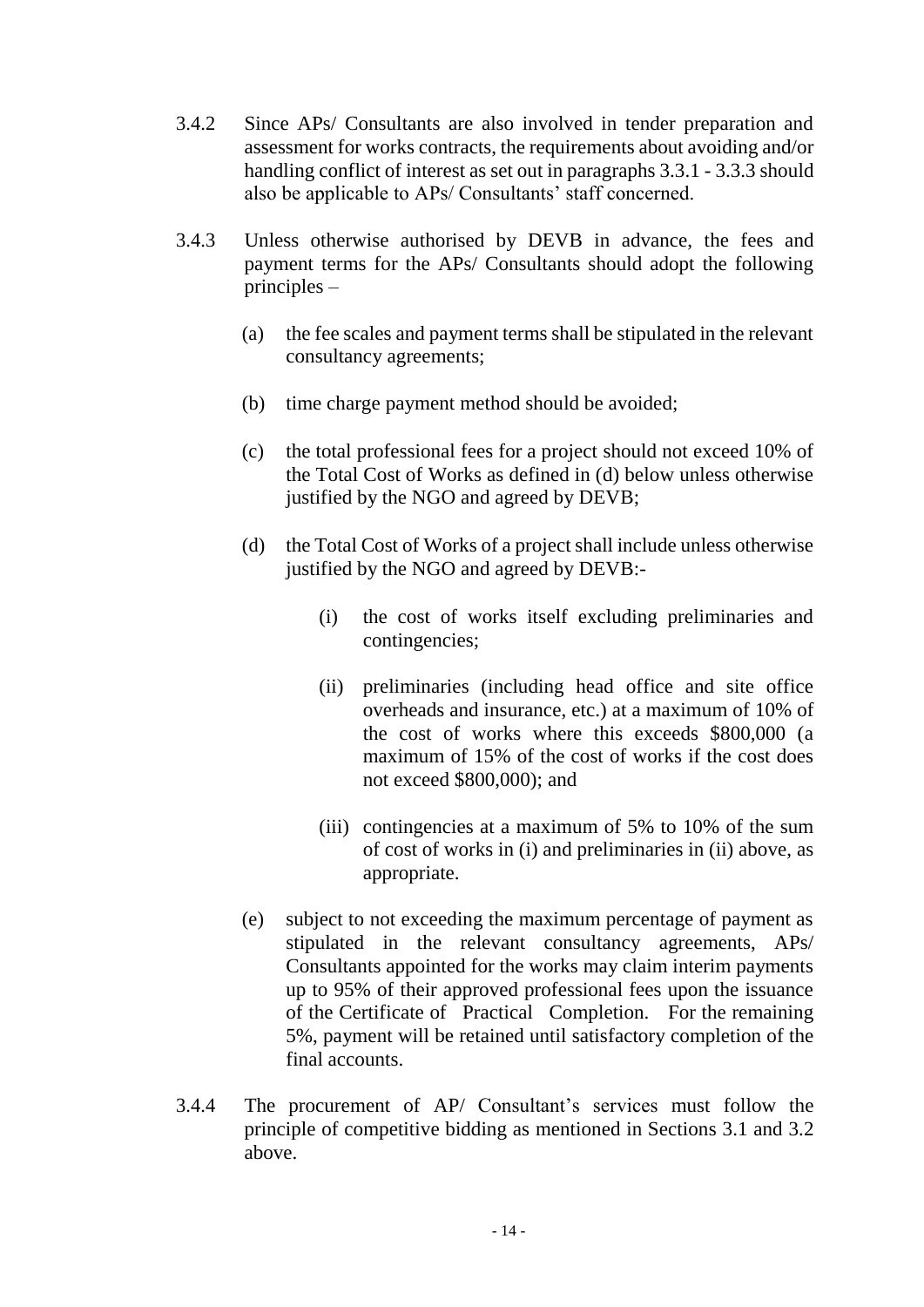# **Chapter 4**

# **Progress Monitoring**

# **4.1 Monitoring of Construction/ Renovation works**

- <span id="page-16-0"></span>4.1.1 The NGO is responsible for monitoring the progress of its project closely with a view to having it completed on time and within the approved ceiling of the funding.
- 4.1.2 If, at any time, the NGO foresees any major slippage on the progress of works which may result in delay in completion, or significant underspending of forecast annual expenditure (usually taken as over 10%), the NGO must report this situation to DEVB immediately. Likewise, the NGO must report immediately to DEVB if it foresees significant overspending.
- 4.1.3 The NGO is required to submit progress reports for construction works to DEVB in every two months. Slippage to the programme, if any, together with the causes and the mitigation measures should be reflected in the progress reports. The progress reports should include up-to-date actual and projected monthly cashflow, variation orders and claims from contractors of the project.
- 4.1.4 The NGO should also submit a final report to DEVB within two months from completion of the project and a report of making good all defects.
- 4.1.5 The Secretariat may conduct random site inspections on the works in progress from time to time. To facilitate the site inspections, the NGO is required to permit DEVB and all persons authorised by DEVB to enter the site/school premises and slopes within or adjoining the sites/ permises to see the state and condition.

# **4.2 Contract Variation**

- <span id="page-16-1"></span>4.2.1 The costs of all design or site variation works should be met from contract contingency and/or project saving. The NGO should ensure that the issue of variation orders will not result in exceedance of the approval ceiling.
- 4.2.2 The Consultant shall be required in a consultancy agreement to obtain

Revised 2020/11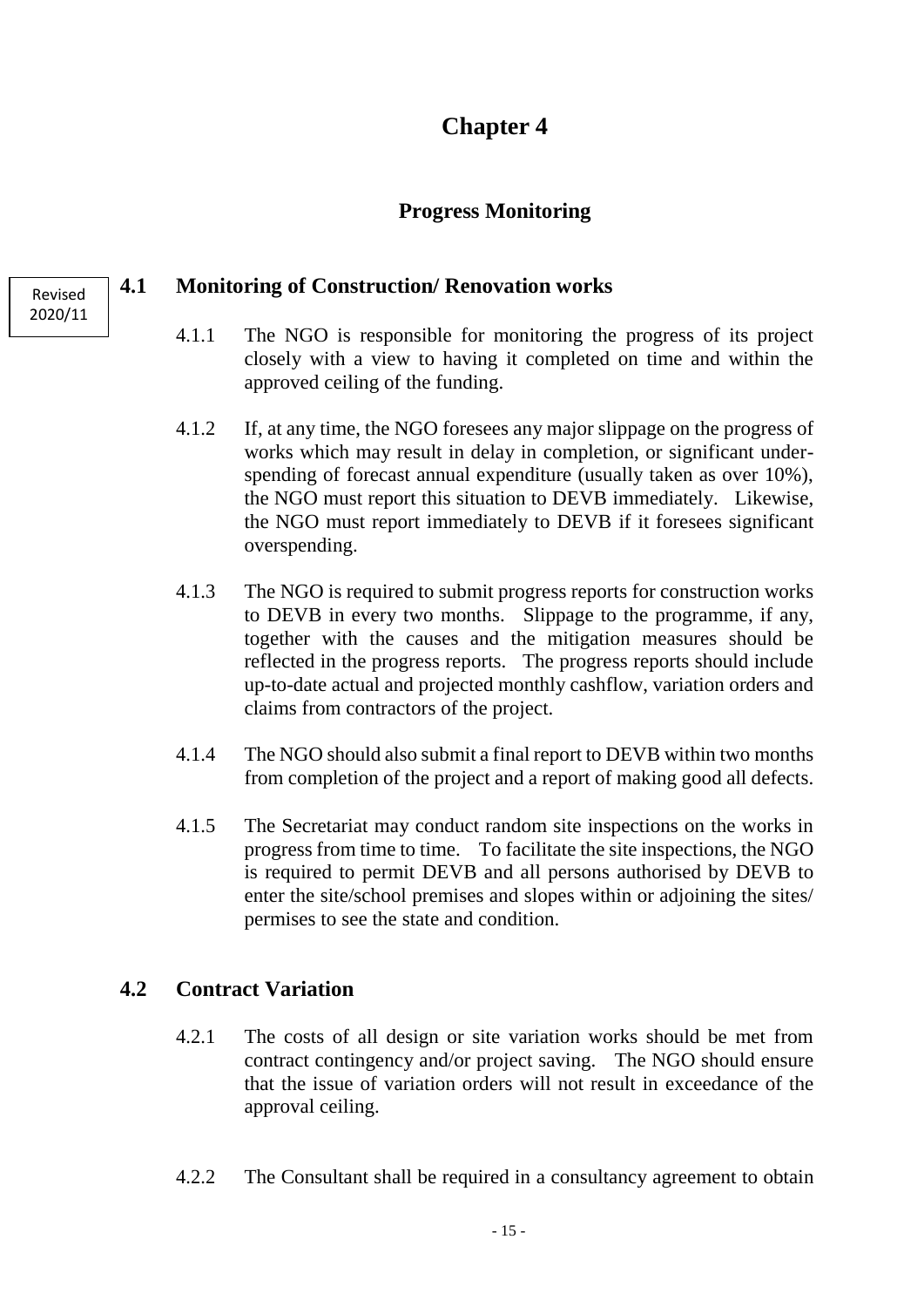the prior approval of the Employer (the NGO) before issuing major variations, with the exception in emergencies where the order of variations is essential and it is impracticable to seek the prior approval of the NGO.

- 4.2.3 The NGO is required to obtain the prior approval of DEVB before granting approval to consultants to issue major variation for which the NGO intends to seek a subsidy to cover the costs, with the same exception as stated in paragraph 4.2.2.
- 4.2.4 A major variation in the context of paragraph 4.2.2 and 4.2.3 is defined to be the variation ordered in accordance with a work contract which may commit the NGO to an additional expenditure of a value estimated to exceed HK\$300,000.
- 4.2.5 The NGO shall allow sufficient time for DEVB to grant an approval for major variation. No retrospective approval is permitted. No variation should be issued after the completion of a contract. The NGO will be responsible for any time and cost implications in relation to all major variation orders issued to contractors without a prior approval from DEVB.
- 4.2.6 The NGO is responsible for monitoring the expenditure under the construction contract to be within the contract sum. The NGO should not commit expenditure under the contract beyond the contract sum. If an increase in the original contract sum becomes necessary, the NGO must seek approval from DEVB. Any expenditure exceeding the contract sum without a prior written approval from DEVB will be at the sole risk of the NGO, and the NGO will be liable for all the consequences for expenditure over the contract sum without any prior approval of DEVB.

## **4.3 Completion of Works and Project Finalisation**

- <span id="page-17-0"></span>4.3.1 Upon completion of the construction/ renovation works, the NGO should arrange inspections with relevant statutory authorities, Government departments, etc. for the issue of an occupation permit, fire certificates and other licenses/permits required for the operation at the renovated premises. The NGO should provide the originals or copies where appropriate of the above to DEVB for reference.
- 4.3.2 The NGO should carry out maintenance works to the premises according to the conditions set out in the short-term tenancy.
- 4.3.3 The NGO should have the draft final project accounts ready for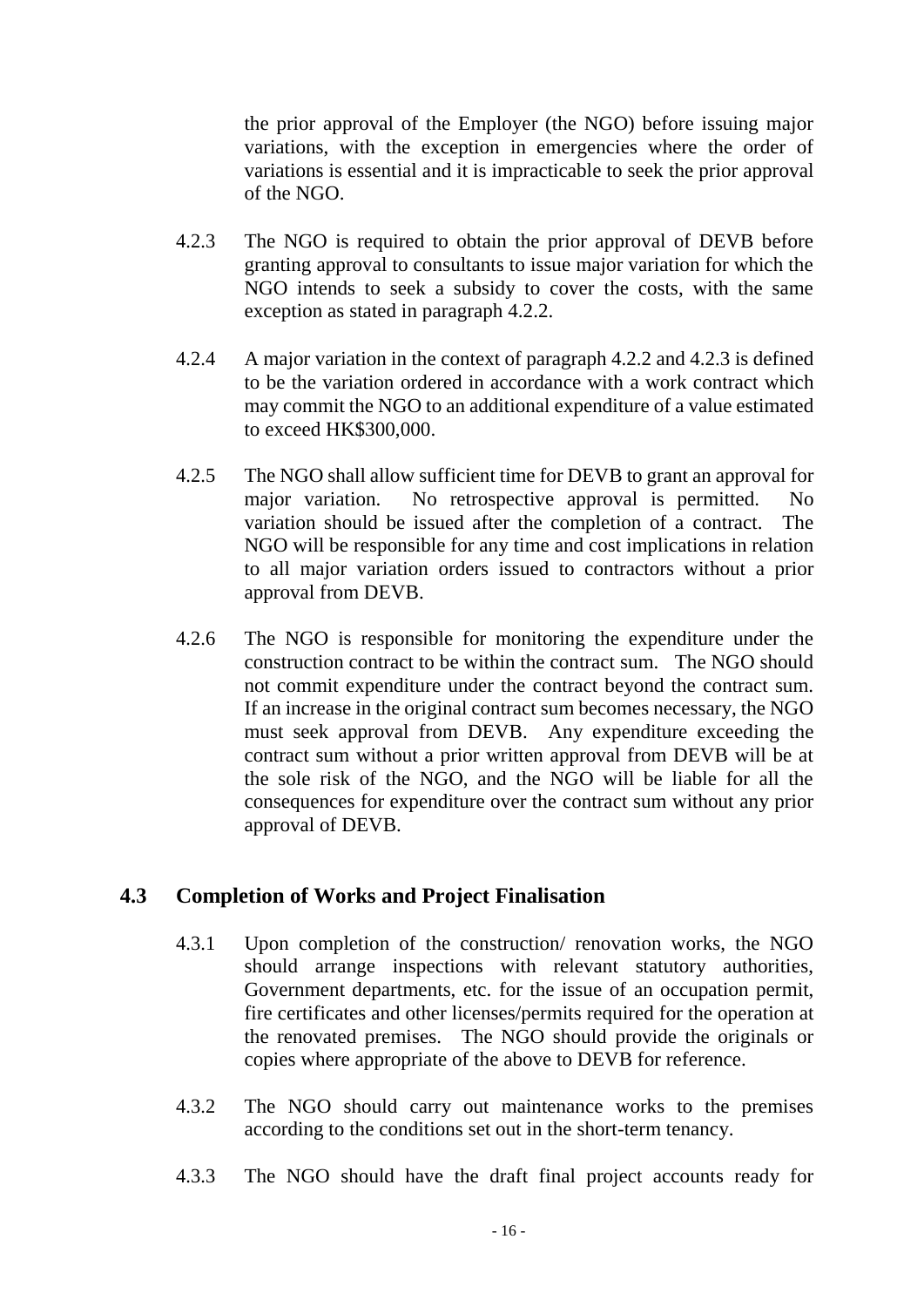examination by the Secretariat within six months after the date of practical completion of the works. The NGO must inform the Secretariat as soon as possible if it anticipates that this time frame cannot be met due to any circumstance.

- 4.3.4 The draft final project accounts should cover the following:
	- (a) a copy of each works contract and consultancy agreement;
	- (b) the final account including all claims checked and confirmed by the NGO;
	- (c) an explanation of major variations issued including details and records of prior approval by DEVB;
	- (d) the expenditure on professional fees and expenses, shown separately for each consultant employed and on site supervision, and the relevant supporting documents to substantiate terms of employment and nature of work;
	- (e) date of practical completion, extension of time (EOT) with assessment and confirmation by NGO, reasons for EOT, cost implications for EOT if any, and date of making good defects; and
	- (f) any other supporting documents/invoices as DEVB requires.
- 4.3.5 The project accounts will only be considered as finalised until all comments from the Secretariat on the draft are satisfactorily resolved.
- 4.3.6 Examination made by DEVB on the final accounts will be based on the scope and ambit as approved by the Assessment Committee and any subsequent changes of which approvals from DEVB have been obtained. DEVB reserves its right in rejecting any variations/expenditure beyond the scope and ambit of the project and/or in excess of the original contract sum or approved ceiling of the funding. In this situation, DEVB may deduct a payment made from the any outstanding grant to the NGO, and require the NGO to repay partly or fully the grant made in respect of unauthorised variation/ expenditure.
- 4.3.7 Final payment will be made only after the Secretariat has examined the final accounts and endorsed a project cost admissible for the Funding Scheme. If the final admissible project cost is smaller than the amount released from the Funding Scheme, the NGO has to return the excess amount to DEVB. Any requirement exceeding the approved funding will be borne by the NGO. In vetting the final accounts, the Secretariat may conduct site inspections for the completed works. All variations and additional works should be provided in detail and preferably with sketch drawings.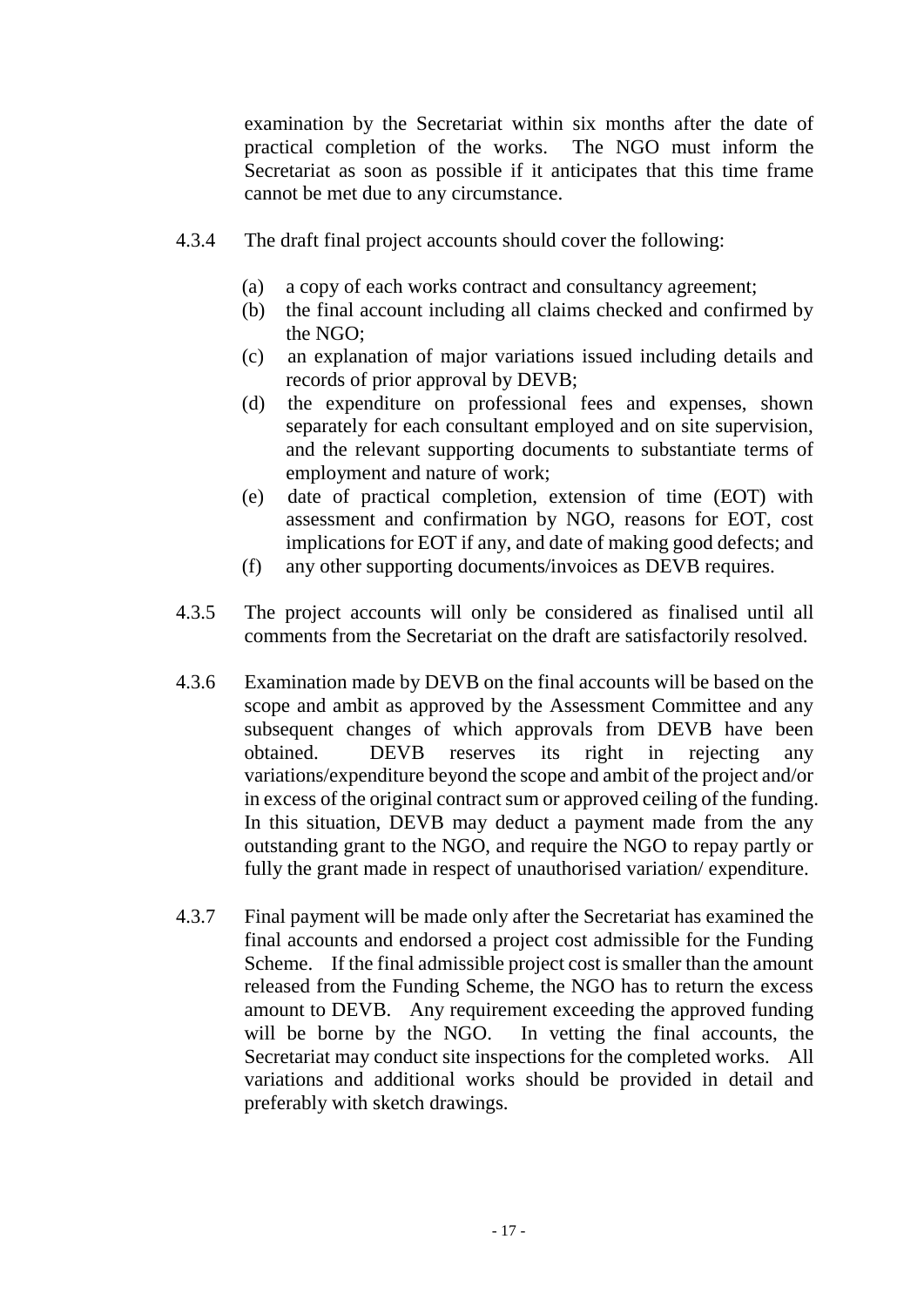# **Annex A**

|    | Actions                                                                             | Remarks                                                                                                                                                                                                                                                                                                                                                                                                                                                                                                                                                                                                              |  |  |  |  |  |  |  |  |
|----|-------------------------------------------------------------------------------------|----------------------------------------------------------------------------------------------------------------------------------------------------------------------------------------------------------------------------------------------------------------------------------------------------------------------------------------------------------------------------------------------------------------------------------------------------------------------------------------------------------------------------------------------------------------------------------------------------------------------|--|--|--|--|--|--|--|--|
| I. | <b>Application of Funding</b>                                                       |                                                                                                                                                                                                                                                                                                                                                                                                                                                                                                                                                                                                                      |  |  |  |  |  |  |  |  |
| 1. | <b>Application Received</b>                                                         | Based on the information provided, the<br>Secretariat will assess the following:<br>Eligibility requirement<br>$\overline{\phantom{0}}$<br>Scope of works<br><b>Technical feasibility</b><br>Cost effectiveness<br>Estimated cost<br>provided<br>with<br>justifications (e.g. from professional<br>consultant<br>quotation<br>from<br>or or<br>contractor)<br>Works programme with milestones<br>Other aspects e.g. staffing, financial<br>capability, etc.<br>The Secretariat may ask for additional<br>information from the applicant or refer the<br>application to works departments<br>for<br>technical advice. |  |  |  |  |  |  |  |  |
| П. | <b>Project Design and Tender preparation</b>                                        |                                                                                                                                                                                                                                                                                                                                                                                                                                                                                                                                                                                                                      |  |  |  |  |  |  |  |  |
| 2. | Stage 1 Approval of Funding                                                         | Depending on the project-specific needs,<br>Assessment Committee will approve first<br>stage funding for NGO to engage<br>Consultants/Authorised Person (AP) to<br>carry out detailed design and tender<br>preparation, or services providers to carry<br>out further investigations/ surveys (e.g.<br>ground investigation).                                                                                                                                                                                                                                                                                        |  |  |  |  |  |  |  |  |
| 3. | NGO procures services to carry<br>out further investigations/ surveys<br>(optional) | NGO should follow the procedures set out<br>in the Guidelines about the procurement of<br>services as stated in Chapter 3.                                                                                                                                                                                                                                                                                                                                                                                                                                                                                           |  |  |  |  |  |  |  |  |

# **Procedures for Project Delivery**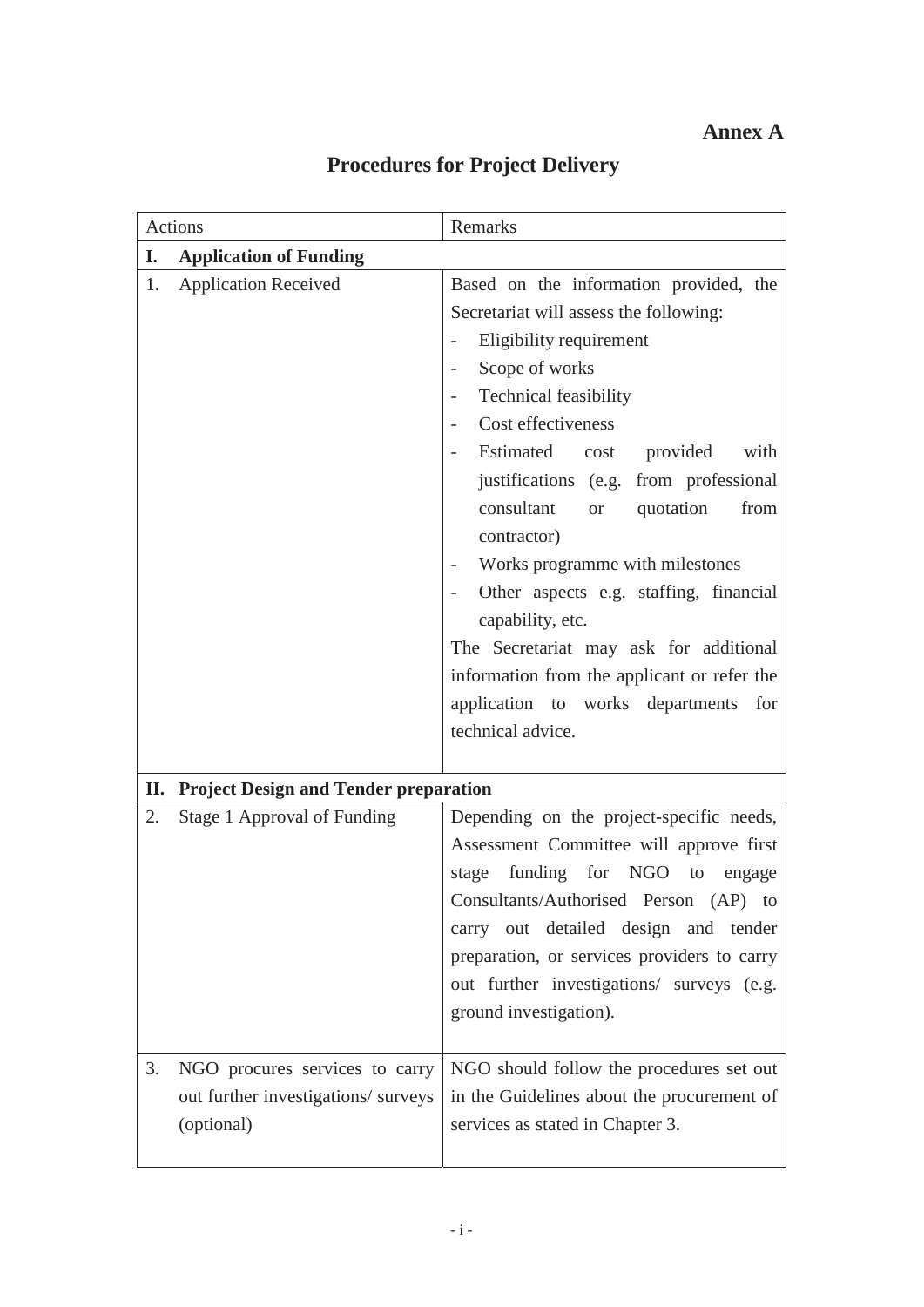| 4. | NGO appoints Consultants/ AP to<br>prepare detailed design, tender<br>pre-tender<br>documents<br>and<br>estimate                                              | NGO should submit the whole set of<br>quotation/tender document, the proposed<br>list of invitees for quotations or tenderers,<br>and the pre-quotation/pre-tender estimate<br>to DEVB for examination prior to any<br>quotation/tender invitation.<br>NGO should submit the tender report/<br>results of quotation exercise to DEVB for<br>approval prior to award of contract. |
|----|---------------------------------------------------------------------------------------------------------------------------------------------------------------|----------------------------------------------------------------------------------------------------------------------------------------------------------------------------------------------------------------------------------------------------------------------------------------------------------------------------------------------------------------------------------|
|    | <b>III. Tendering of Works Contract</b>                                                                                                                       |                                                                                                                                                                                                                                                                                                                                                                                  |
| 5. | Consultants/<br>AP<br>prepare<br>pre-tender estimate based on<br>detailed design/ call tenders and<br>submit report to the Secretariat<br>with budget review. | NGO should submit the whole set of<br>quotation/tender document, the proposed<br>list of invitees for quotations or tenderers,<br>and the pre-quotation/pre-tender estimate<br>to DEVB for examination prior to any<br>quotation/tender invitation.                                                                                                                              |
| 6. | Stage 2 Approval of Funding                                                                                                                                   | Based on the pre-tender estimate/ tender<br>sum to be awarded, the Assessment<br>Committee will approve second stage of<br>funding to cover the construction and other<br>cost.                                                                                                                                                                                                  |
| 7. | Consultants/ AP call tenders (If<br>funding approval is based on<br>pre-tender estimate)                                                                      |                                                                                                                                                                                                                                                                                                                                                                                  |
| 8. | NGO<br>awards<br>the<br>contract to<br>contractors.                                                                                                           | NGO should submit the tender report/<br>result of quotation exercise to DEVB for<br>approval prior to award of contract.                                                                                                                                                                                                                                                         |
|    | <b>IV.</b> Construction                                                                                                                                       |                                                                                                                                                                                                                                                                                                                                                                                  |
| 9. | Consultants/ AP supervise and<br>monitors progress of construction.                                                                                           | The Secretariat will monitor progress of the<br>project. In case of major change to the scope<br>of works, the Secretariat's prior approval is<br>required before actual works commence.                                                                                                                                                                                         |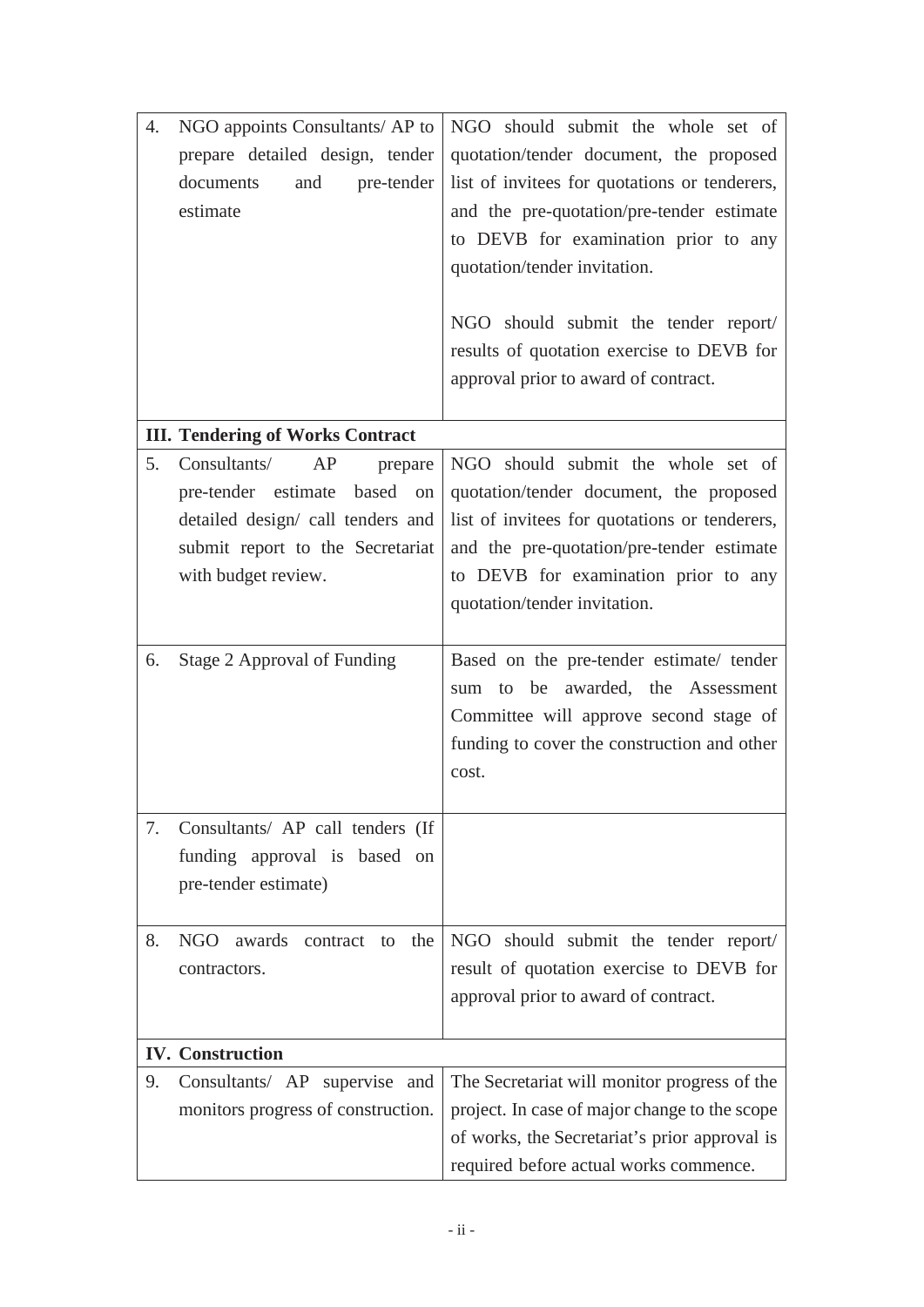| V. Completion and Final Accounts    |                                                                             |
|-------------------------------------|-----------------------------------------------------------------------------|
| 10. Contractor hands<br>the<br>over |                                                                             |
| completed project to NGO.           |                                                                             |
|                                     |                                                                             |
|                                     | 11. Consultants/ AP prepare final The Secretariat will verify final account |
| account and fee accounts for the    | arrange payment after detailed<br>and                                       |
| Secretariat's consideration.        | checking and site visit.                                                    |
|                                     |                                                                             |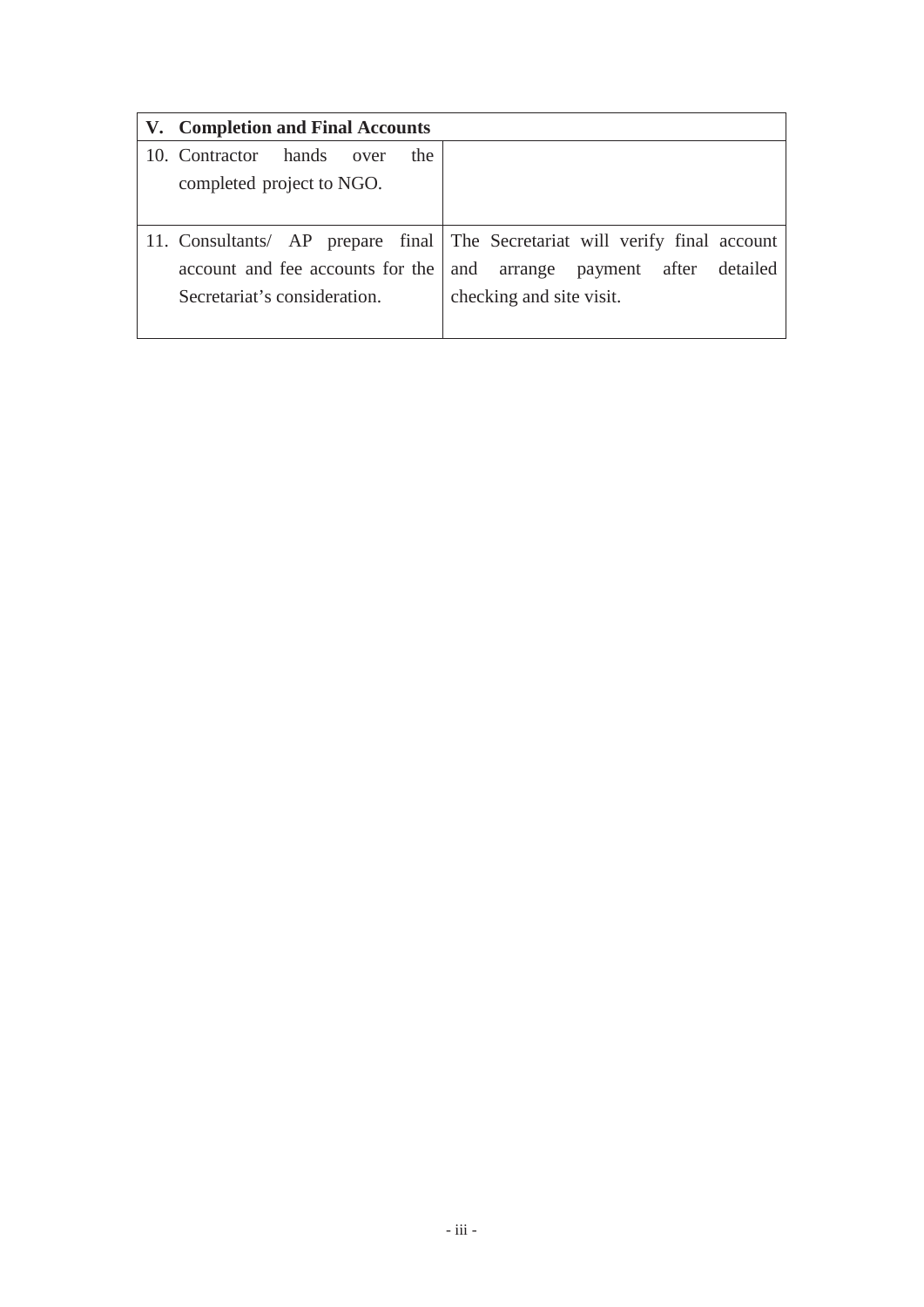#### **Annex B**

To: Development Bureau (Planning & Lands Branch) Attn: AS(P)SD3 For Official use

# Request S/N

## **Funding Scheme to Support the Use of Government Vacant Sites by Non-government Organisations**

**NGO's Certificate – Request for Payment**

| Total amount of payment requested $(\$)^{\text{(Note 1)}}$ :                     |  |
|----------------------------------------------------------------------------------|--|
|                                                                                  |  |
| Architect's / Quantity Surveyor's Certificate No.: _____________________________ |  |

I certify that:-

- a) the works have been undertaken in accordance with the terms and conditions of relevant agreements/contracts;
- b) the payment is within the approved ambit of the project;
- c) no previous payment on the same invoice(s) and receipt(s) have been requested;
- d) the total amount of funding received so far does not exceed the approved value  $^{(Note 2)}$ ; the cash position of the organization is reflected in the latest bank statement as submitted in this request for payment.

I should be grateful if you could arrange the payment requested above.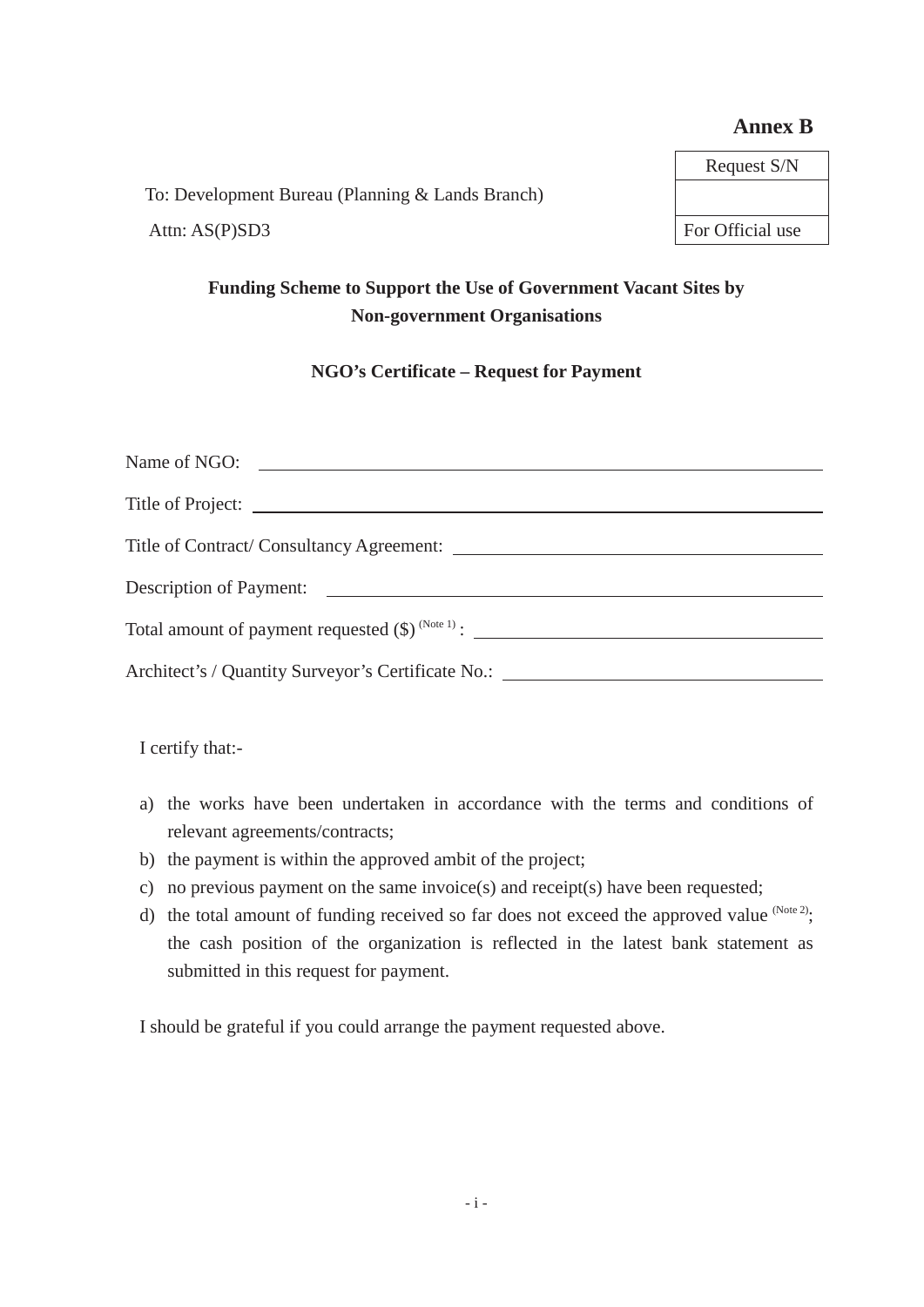The following supporting documents are attached to this certificate for your vetting:- (Please tick  $\sqrt{a}$  as appropriate)

- $\Box$  Original of the invoice(s) and/ or receipt(s)
- ˎ Architect's/ Quantity Surveyor's Certificate
- $\Box$  Other relevant document(s), if necessary

|            | <b>Authorised Signature:</b> |                        |
|------------|------------------------------|------------------------|
|            |                              | (Project Co-ordinator) |
|            | Name:                        |                        |
| NGO's Chop |                              | (in BLOCK letters)     |
|            | Date:                        |                        |
|            |                              |                        |
|            | Tel:                         | Fax:                   |

#### *Explanatory Notes*

- *Note 1: If more than one invoice and/or receipts are submitted, a breakdown of total payment requested should be set out in the Quantity Surveyor's Certificate.*
- *Note 2: Please refer to the relevant conditions stated in the Funding Agreement.*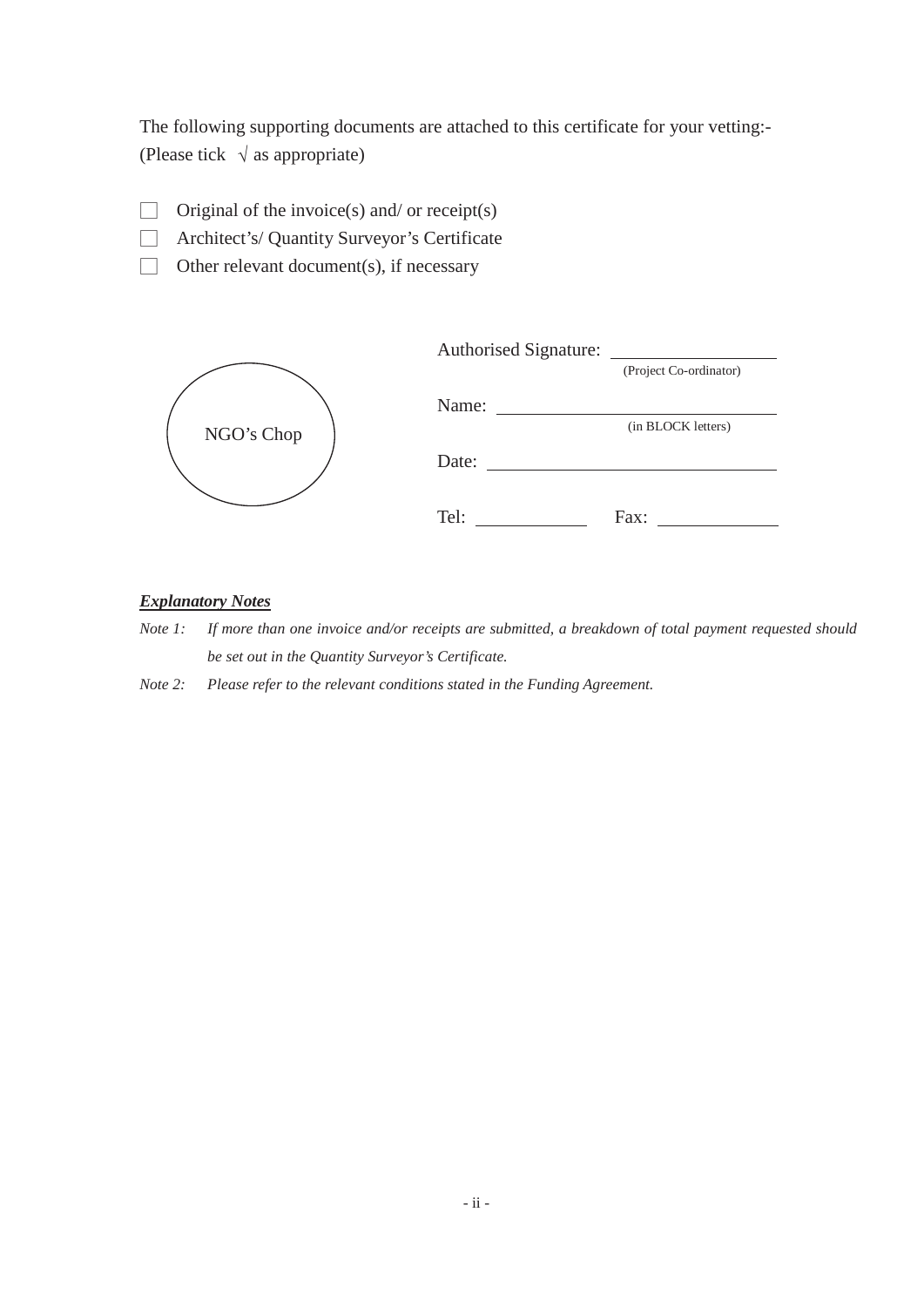# **Funding Scheme to Support the Use of Government Vacant Sites by Non-government Organisations**

| <b>To: The Secretariat</b> |                                     |  |  |                                                                                                                      |  |  |  |                             |  |  |  |  |                   |  |  |                              |  |  |  |  |  |
|----------------------------|-------------------------------------|--|--|----------------------------------------------------------------------------------------------------------------------|--|--|--|-----------------------------|--|--|--|--|-------------------|--|--|------------------------------|--|--|--|--|--|
| User code:                 |                                     |  |  |                                                                                                                      |  |  |  |                             |  |  |  |  |                   |  |  |                              |  |  |  |  |  |
|                            | (For official use)                  |  |  |                                                                                                                      |  |  |  |                             |  |  |  |  |                   |  |  |                              |  |  |  |  |  |
|                            |                                     |  |  |                                                                                                                      |  |  |  |                             |  |  |  |  |                   |  |  |                              |  |  |  |  |  |
| <b>Name of Payee:</b>      |                                     |  |  | <u> Alexandria de la contrada de la contrada de la contrada de la contrada de la contrada de la contrada de la c</u> |  |  |  |                             |  |  |  |  |                   |  |  |                              |  |  |  |  |  |
| $Ref*$                     | <b>Invoice/ Receipt Amount (\$)</b> |  |  |                                                                                                                      |  |  |  | <b>Supporting Documents</b> |  |  |  |  |                   |  |  |                              |  |  |  |  |  |
|                            |                                     |  |  |                                                                                                                      |  |  |  |                             |  |  |  |  |                   |  |  |                              |  |  |  |  |  |
|                            |                                     |  |  |                                                                                                                      |  |  |  |                             |  |  |  |  |                   |  |  | Architect's/QS's Certificate |  |  |  |  |  |
|                            |                                     |  |  |                                                                                                                      |  |  |  |                             |  |  |  |  | NGO's Certificate |  |  |                              |  |  |  |  |  |
|                            |                                     |  |  |                                                                                                                      |  |  |  |                             |  |  |  |  |                   |  |  | Others (pls specify below):  |  |  |  |  |  |
|                            |                                     |  |  |                                                                                                                      |  |  |  |                             |  |  |  |  |                   |  |  |                              |  |  |  |  |  |
|                            |                                     |  |  |                                                                                                                      |  |  |  |                             |  |  |  |  |                   |  |  |                              |  |  |  |  |  |
|                            |                                     |  |  |                                                                                                                      |  |  |  |                             |  |  |  |  |                   |  |  |                              |  |  |  |  |  |
|                            |                                     |  |  |                                                                                                                      |  |  |  |                             |  |  |  |  |                   |  |  |                              |  |  |  |  |  |
| <b>Total:</b>              |                                     |  |  |                                                                                                                      |  |  |  |                             |  |  |  |  |                   |  |  |                              |  |  |  |  |  |

\*Please find the appropriate Ref from the list below to indicate the type of payment.

Please arrange to make payment in respect of the above claims and charge to the above user code. I confirm that:

- (a) Payment has not been requested before;
- (b) Project estimate will not be exceeded with the above payment;
- (c) This claim is within the approved ambit of the project; and
- (d) Information on this Request Form is complete and accurate.

| Name: | r.<br>Signature: | Date |
|-------|------------------|------|
| Tel.  | Designation:     |      |

| For use by DEVB only |       |                    |  |
|----------------------|-------|--------------------|--|
| Checked by:          | Date: | Counter-checked by |  |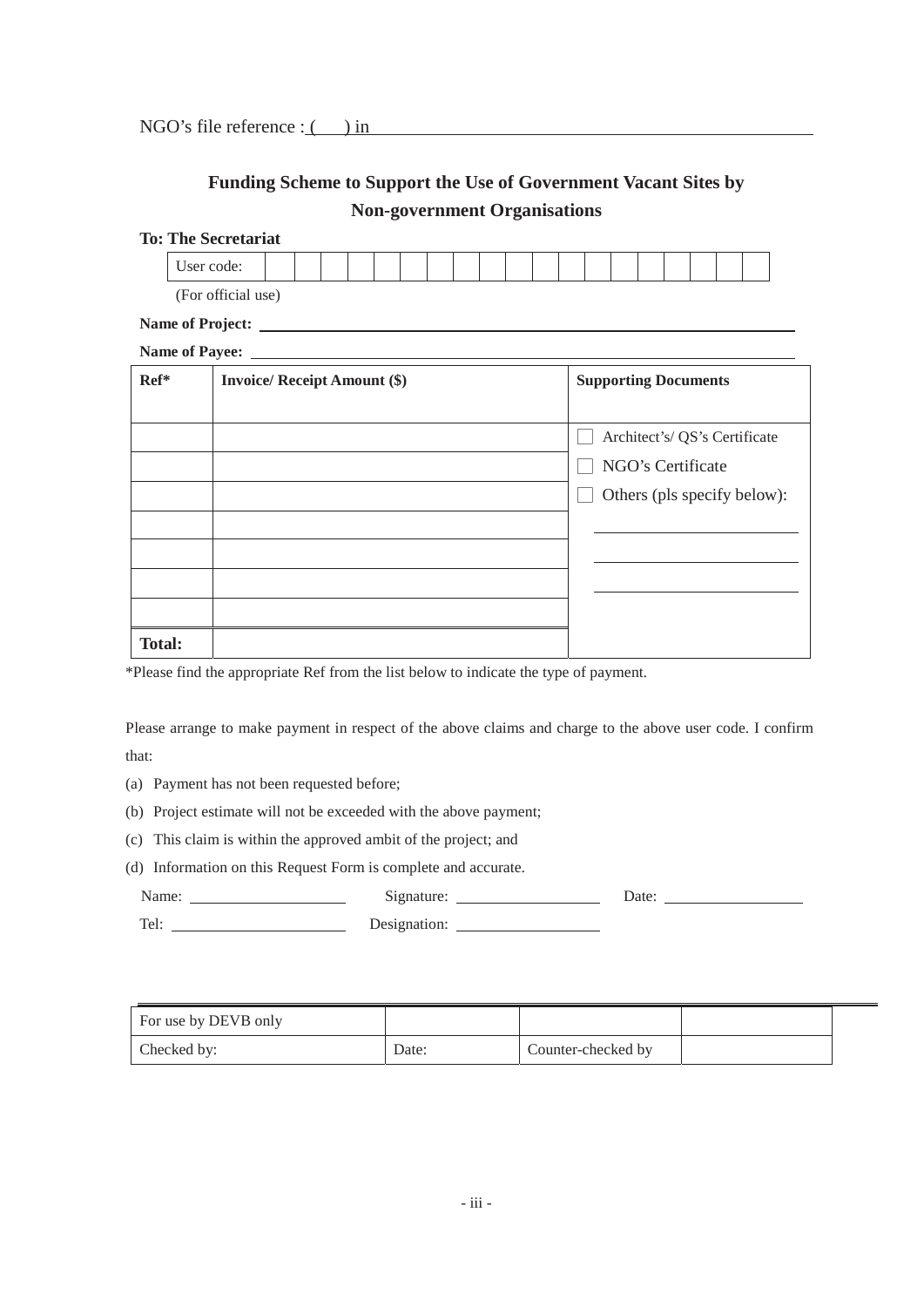### **Annex C**

### **Procedures on the Handling of Written Quotations**

- (a) Written quotations should be addressed personally to a senior staff member of the NGO in sealed envelopes marked with "Quotation" and the name of the project.
- (b) There should be adequate security measures to prevent possible leakage or tampering of written quotations which should be kept under lock and key as soon as they are received. The key should be kept by a designated officer of an appropriate level.
- (c) Quotations by fax should be avoided.
- (d) If quotations are obtained through e–mail, a dedicated computer terminal with adequate security control and restricted access to the authorized staff member only should be used.
- (e) All quotations received in a particular exercise should be opened at the same time and witnessed. They would then be date-stamped and initialed.
- (f) Any alterations found on opening of quotations should be noted and initialed against.
- (g) Late quotations should not be considered unless the postmark on the envelopes shows that they were posted before the closing date.
- (h) As soon as quotations are opened, a summary should be prepared listing all suppliers invited and their quotations (or "declines to quote"), and signed by officers present at the opening of the quotations.
- (i) To prevent manipulation of the receipt and opening of quotations, the NGO should segregate the duties specified in this Annex among different officers as far as practicable.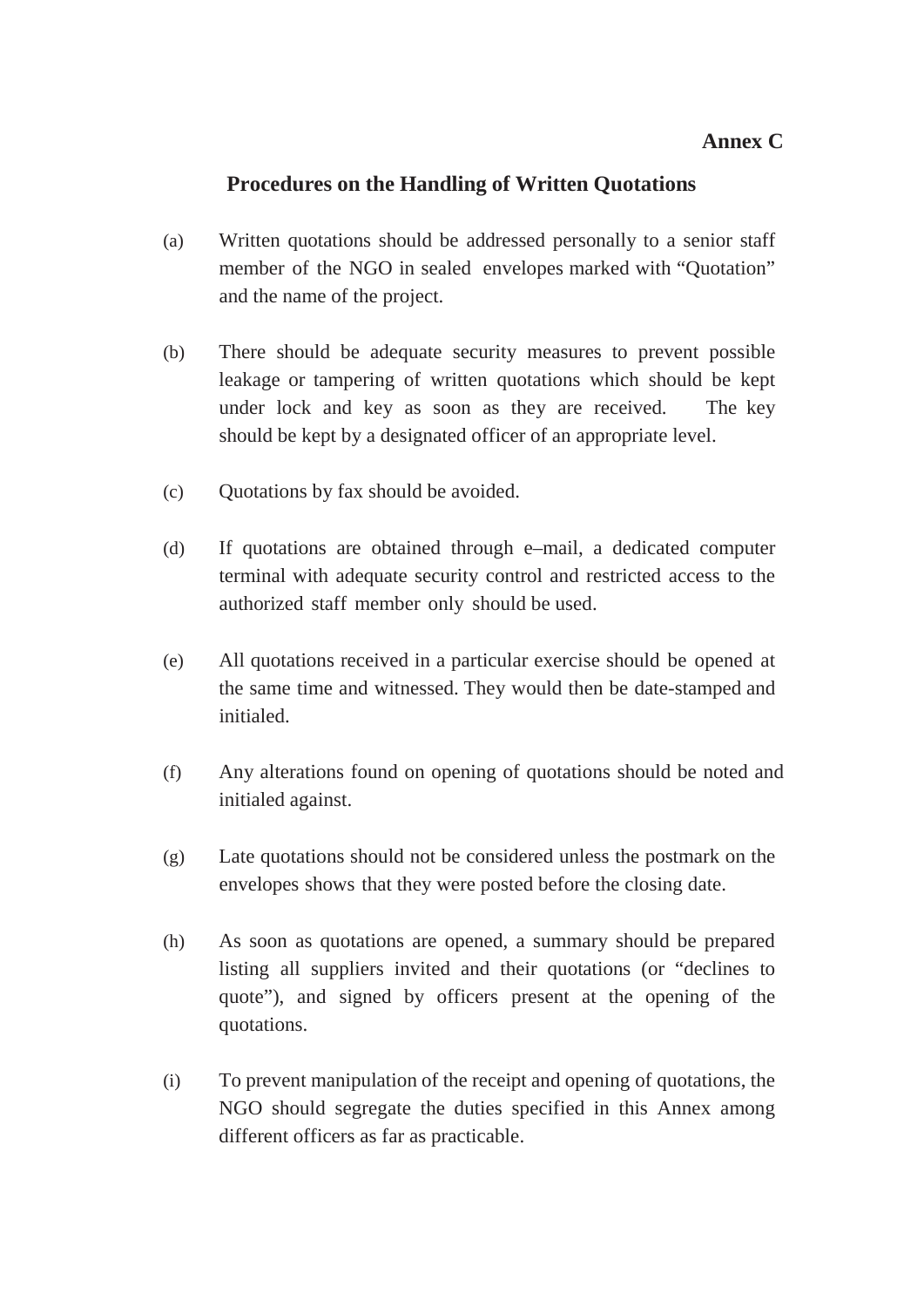#### **Annex D**

# **Tendering Procedures for Works Contracts**

#### **Preparation of Tender Documents**

- 1. In preparing the tender documents, the NGO should ensure that the following requirements are met: -
- (a) All approved requirements for the project should be made known to the project consultant before the preparation of tender documents.
- (b) The list and number of tenderers invited or to be invited should be kept strictly confidential at all times until the award of tender.
- (c) The tender documents must contain all works which have been approved by the Assessment Committee of the Funding Scheme, and any non-subsidised portions should be clearly and separately shown in the tender documents and tender summary.
- (d) Tenders must be strictly comparable and must include all sums for works to be executed by nominated sub-contractors.
- (e) The sums of nominated sub-contracts and provision for contingency should also be clearly stated in the tender documents.
- 2. NGOs are reminded that any deviation from the above requirements may result in delays and additional costs to the project. It is therefore essential that comprehensive and accurate tender documents are presented and that the tendering procedures are followed strictly to avoid re-submission of documents for approval or re-tendering.

#### **Approval of Tender Documents**

-

- 3. Before tenders are invited, all tender documents, the list of proposed contractors and the invitation letter should be forwarded to the Secretariat for examination.
- 4. The NGO should invite contractors under the appropriate category and group of List of Approved Contractors for Public Works maintained by  $DEVB<sup>1</sup>$ .

<sup>1</sup> https://www.devb.gov.hk/Contractor.aspx?section=80&lang=1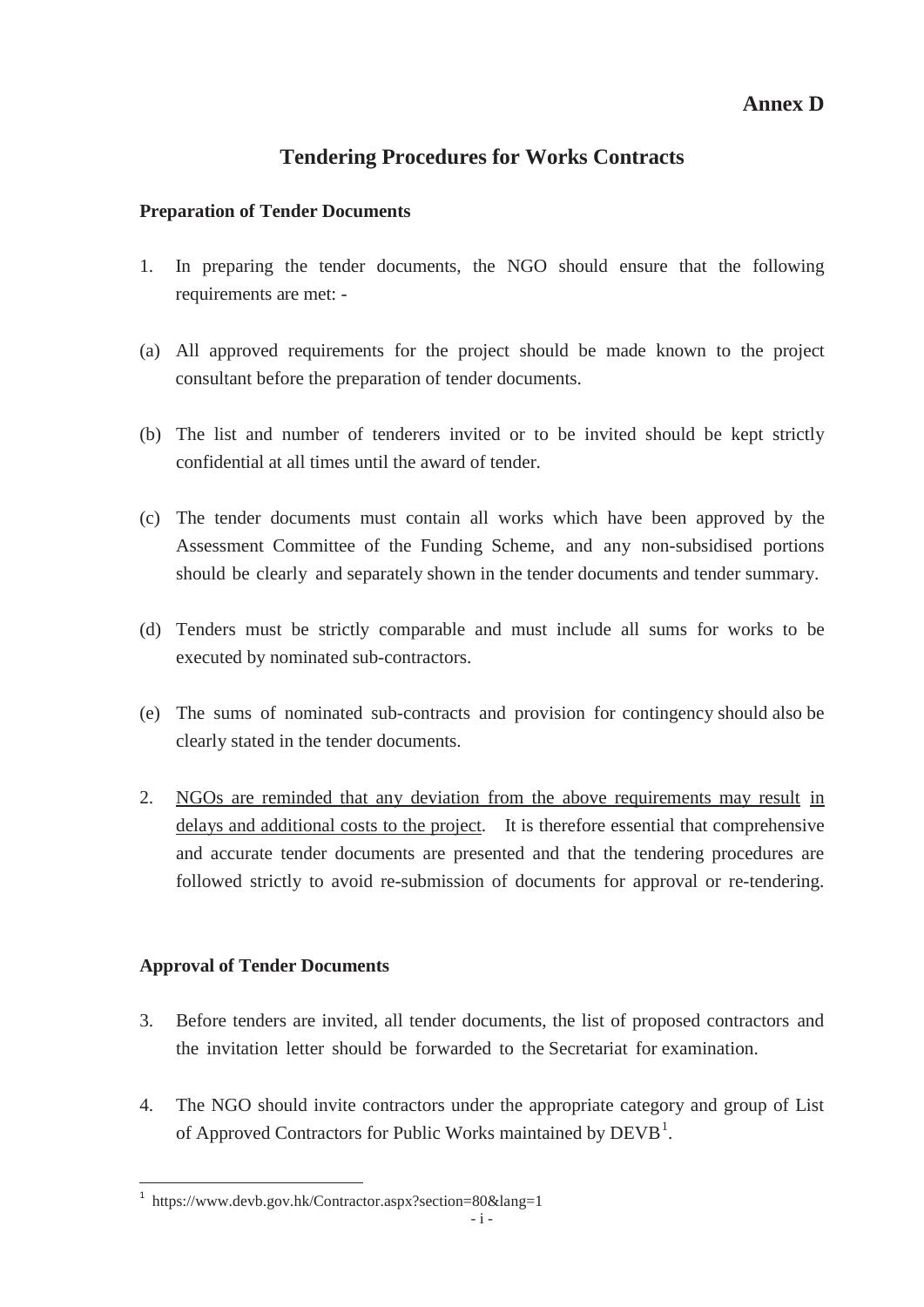#### **Invitation to Tender**

- 5. A record of the contractors invited to tender should be kept by the NGO or its consultant.
- 6. Invitation letters may be in English or Chinese and can be issued by e-mail or mail. Tenders should be submitted in a sealed plain envelope clearly marked on the outside with "Tender for (Name of the Project)".
- 7. NGOs are advised to assign a senior staff member to oversee the tendering procedure and ensure that it is properly conducted. Special attention is drawn to the need to avoid corruption. Proper record must be kept of the approved tender documents and the list of contractors invited to tender, together with evidence that the tender invitation has been sent.

#### **Receipt and Opening of Tenders**

- 8. The NGO (or the consultant) should arrange for a double–locked tender box at its headquarters with the key held by separate staff members of an appropriate level. Tenders submitted by contractors should be in a sealed plain envelope clearly marked on the outside with "Tender for [the Name of Project]".
- 9. If tenders are sent to the NGO (or the consultant) by mail, the NGO (or the consultant) should immediately upon receipt of the tenders, place them in the locked tender box. If they are delivered by hand, the persons delivering the tenders should place them in the locked tender box and the NGO (or the consultant) should acknowledge receipt of the tenders.
- 10. The tender box should only be opened at specified time by a tender opening team comprising at least two staff members, one of whom will serve as a witness. Staff members holding the keys of the tender box should not be assigned with the duties of the tender opening team at the same time.
- 11. The NGO (or the consultant) should designate a senior staff member not involved in the evaluation to keep duplicate copies of the proposals.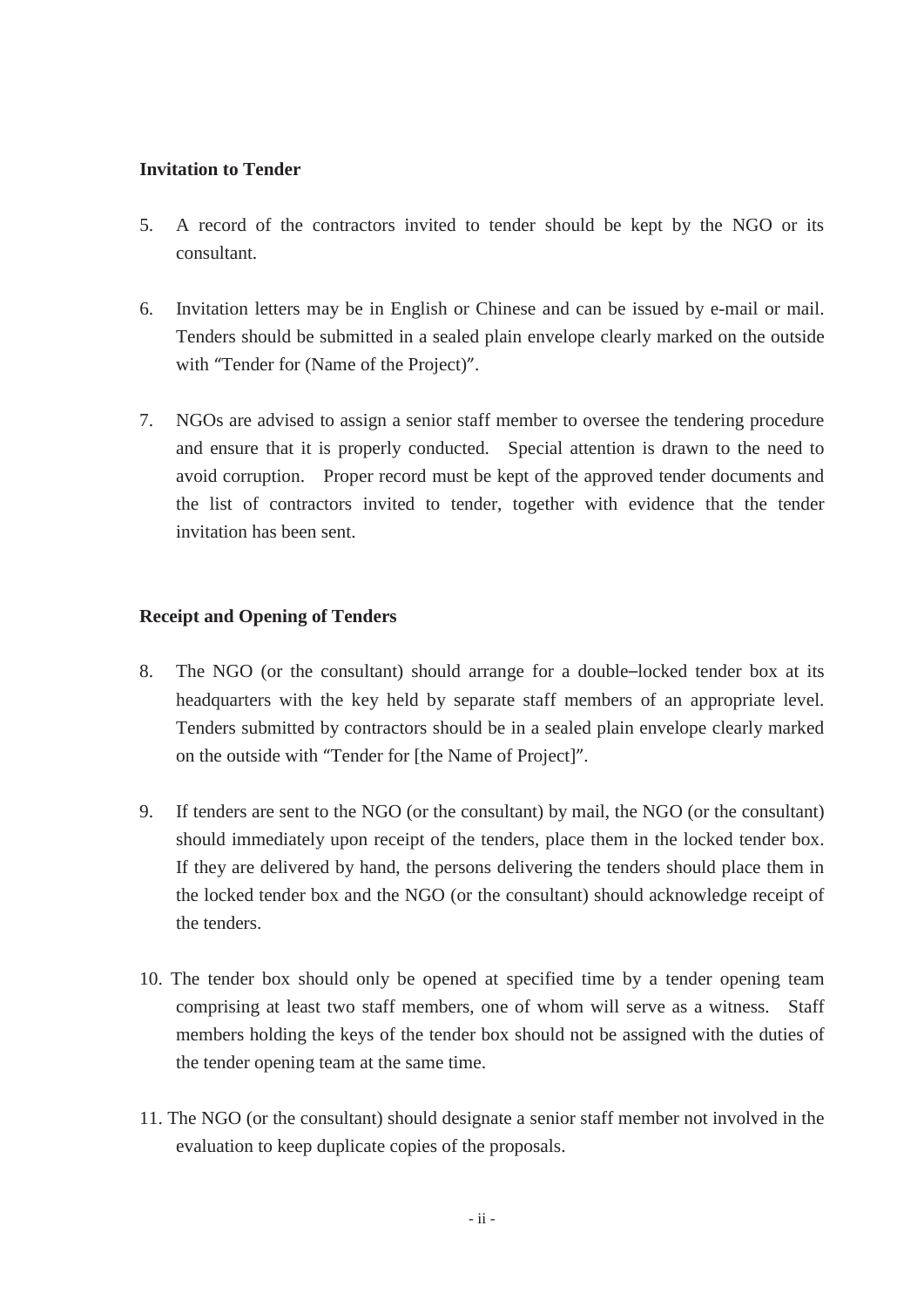12. Late tenders should not be accepted. They should be date-stamped and initialed by the supervising officer.

#### **Selection of Tenders**

-

- 13. The tender report should include the following information:-
- date and closing time for the receipt of tenders;
- list of tenders received before the closing time showing the name of each tenderer, the tender amount in ascending order and tender validity period;
- list of contractors who have not submitted tenders together with any letters declining the tender invitation;
- copies of any correspondence with tenderers after receipt of tenders;
- the tender recommended to be accepted;
- a confirmation of the NGO and/or the consultant carrying out the tendering exercise that all the procurement requirements under the Guidelines have been complied with;
- together with a tender analysis report which should give: -
- (a) confirmation of arithmetical check on all tenders, indicating all corrections in red. The correction of tender errors should follow the correction rules under ETWB Technical Circular No.  $41/2002^2$ ;
- (b) a comparison of the make-up sections / unit prices of the lowest three or four tenders;
- (c) highlight on any extra-ordinary high or low rate and manifest errors in quantity;
- (d) comparison of the recommended tender with the approved estimated cost.
- 14. If the lowest tender exceeds the approved estimate and if a supplementary grant is required, an application with justifications should accompany the tender analysis report. Approval for supplementary grants must not be taken for granted. Any financial commitment accepted without the approval of DEVB will be the sole responsibility of the NGO.
- 15. As letting and administration of works contracts are inherently corruption prone, the Corruption Prevention Department of ICAC is willing to offer corruption prevention advice for NGOs. NGOs should approach ICAC should they need to put in place or review its existing system and safeguards.

<sup>&</sup>lt;sup>2</sup> https://www.devb.gov.hk/filemanager/technicalcirculars/en/upload/121/1/C-2002-41-0-1.pdf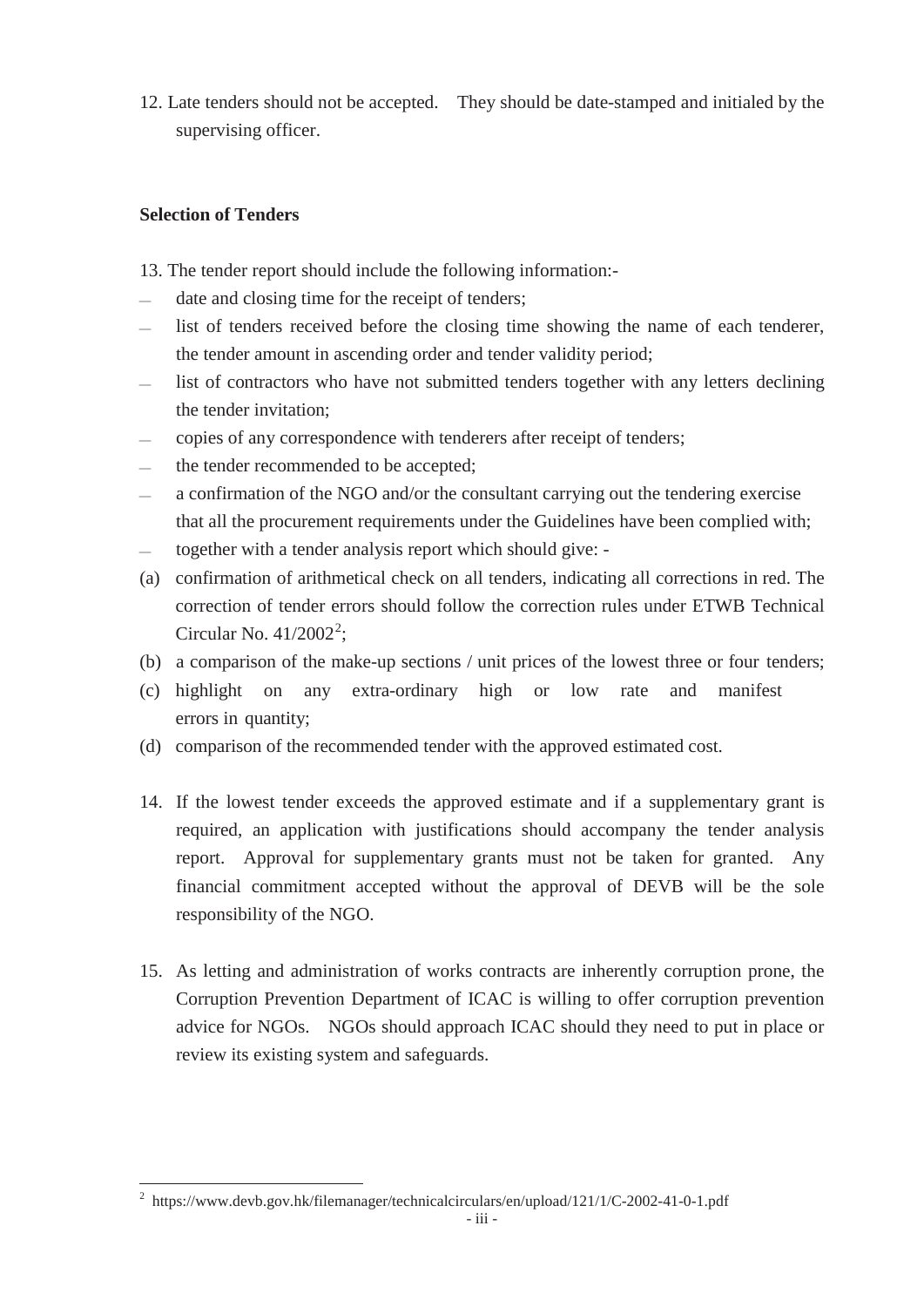#### **Signing of Contract Documents**

16. Contracts must not be entered into until official approval has been received from DEVB. Any financial commitment accepted without the approval of DEVB shall be the sole responsibility of the NGO. After signing the contract, a certified true copy of the priced contract document (including drawings) between the NGO and the contractor should be submitted to DEVB for record.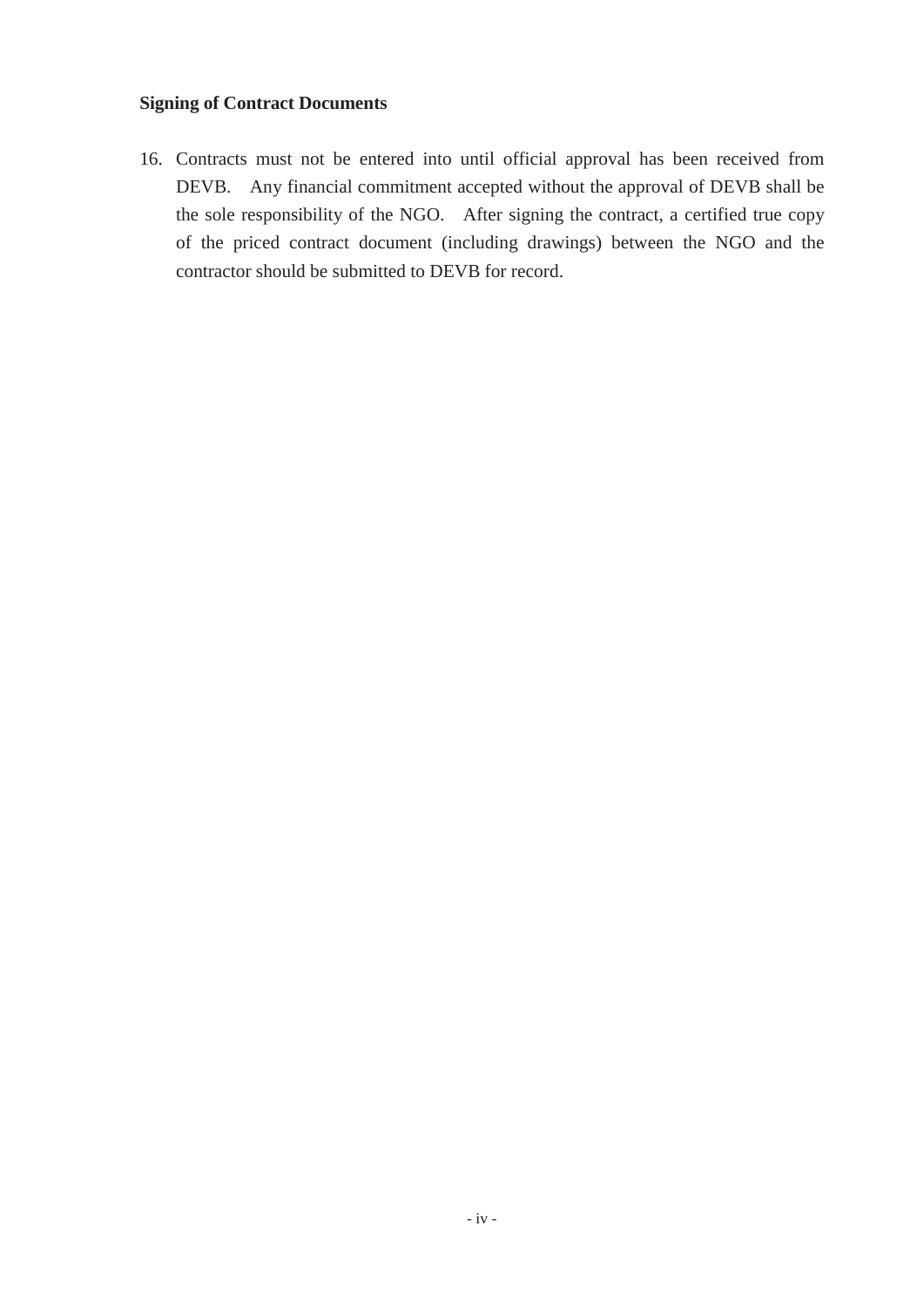#### **CONFLICT OF INTEREST DECLARATION FORM**

### **Declaration and Undertakings by Members and Staff Involved in Preparing Tender**

**Documentation including Tender Specifications and Assessing Tenders**

**[This form must be submitted before tender invitation]**

**[Agreement/ Contract Title]**

**Project Title: \_\_\_\_\_\_\_\_\_\_\_\_\_\_\_\_\_\_\_\_\_\_\_\_\_\_\_\_\_\_\_\_\_\_\_\_\_\_\_\_\_\_\_\_\_\_\_\_\_**

#### **"WITHOUT conflict of interest" Declaration:**

I hereby declare that there is no conflict of interest, whether actual, potential or perceived, between my duties to the organisation in relation to the captioned tender exercise, including without limitation those in relation to the preparation of the tender documentation including tender specifications and the assessment of tenders, and my financial, professional, commercial, personal or other interests.

- 2. I undertake to –
- (a) hold in strict confidence all tender information that I have access to through my duties to the organisation in relation to the captioned tender exercise, including without limitation those in relation to the preparation of the tender documentation including tender specifications and the assessment of tenders. Tender information includes details of tenders received and any other sensitive or confidential information relating to a tender;
- (b) refrain from making any unauthorised disclosure or taking advantage of any tender information referred to in paragraph 2(a) above whether or not for personal gain;
- (c) declare any actual or perceived conflict of interest with my duties to the organisation in relation to the captioned tender exercise, including without limitation those in relation to the preparation of the tender documentation including tender specifications and the assessment of tenders immediately when I become aware of any such conflict; and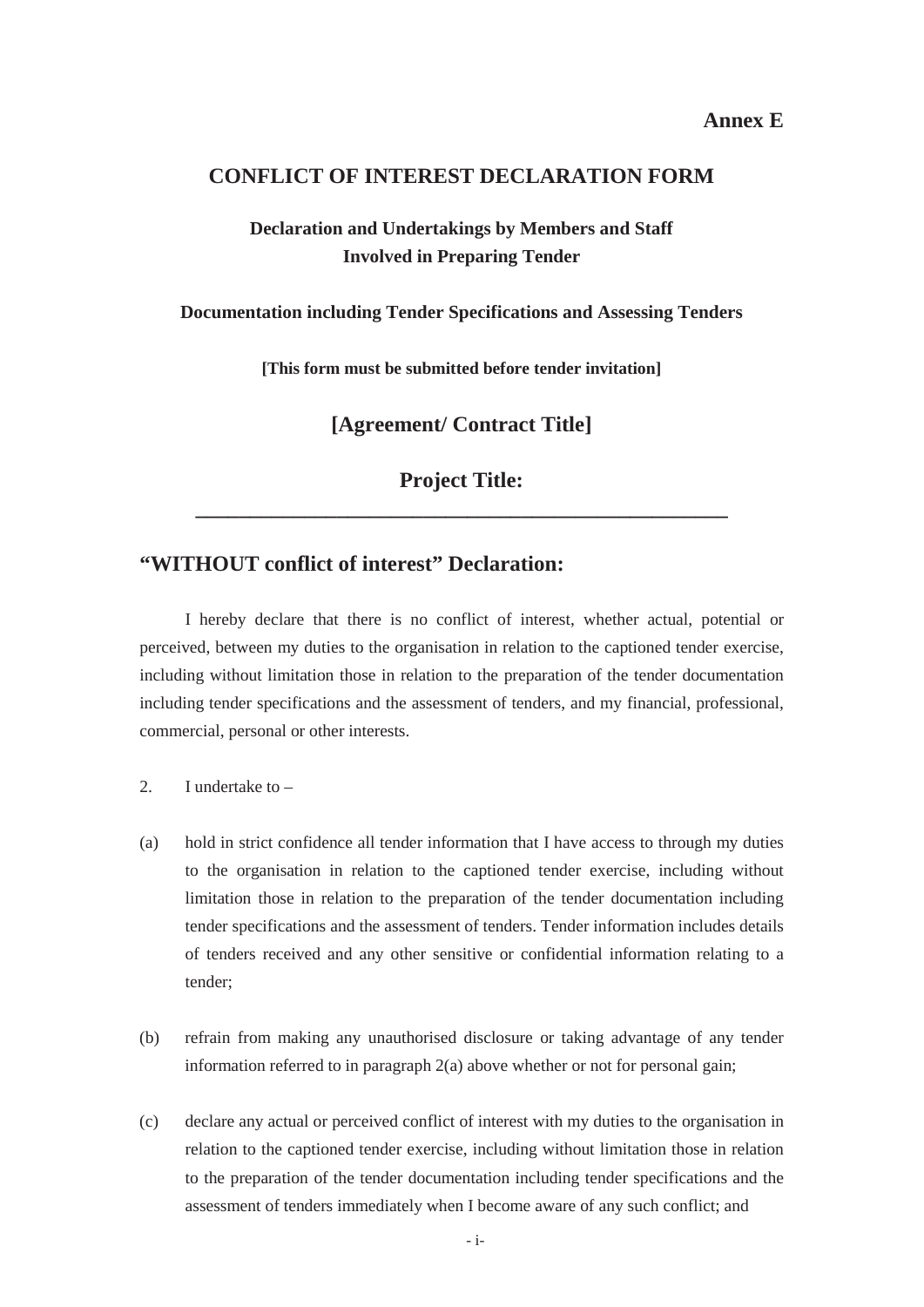- (d) take steps to avoid any conflict of interest with any prospective tenderer or tenderer by not putting myself in a position of obligation towards any of them; for example, by not accepting any favour or lavish or excessive entertainment, and not over-socialising with any of them.
- 3. The undertakings in paragraphs 2(a) and (b) above shall not apply:
- (a) if and when the disclosure and information therein referred to becomes a matter of public knowledge (other than by reason of a breach of paragraphs 2(a) and (b) above); or
- (b) to any communications or disclosures caused or permitted by me to colleagues in the organisation or Government who are or are expected to be involved in the course of their duties in the captioned tender exercise or parts thereof.

4. I understand that I may be subject to legal action should I make a false declaration or fail to observe any of my above undertakings.

| Signed:             |  |
|---------------------|--|
| Name (block letter) |  |
| Post:               |  |
| Date:               |  |

# **Confirmation of receipt of "WITHOUT conflict of interest" declaration:**

#### **[To be completed by a senior member or staff of the NGO]**

It is noted that there is no conflict of interest as declared by the above member.

| Signed:             |  |
|---------------------|--|
| Name (block letter) |  |
| Post:               |  |
| Date:               |  |
|                     |  |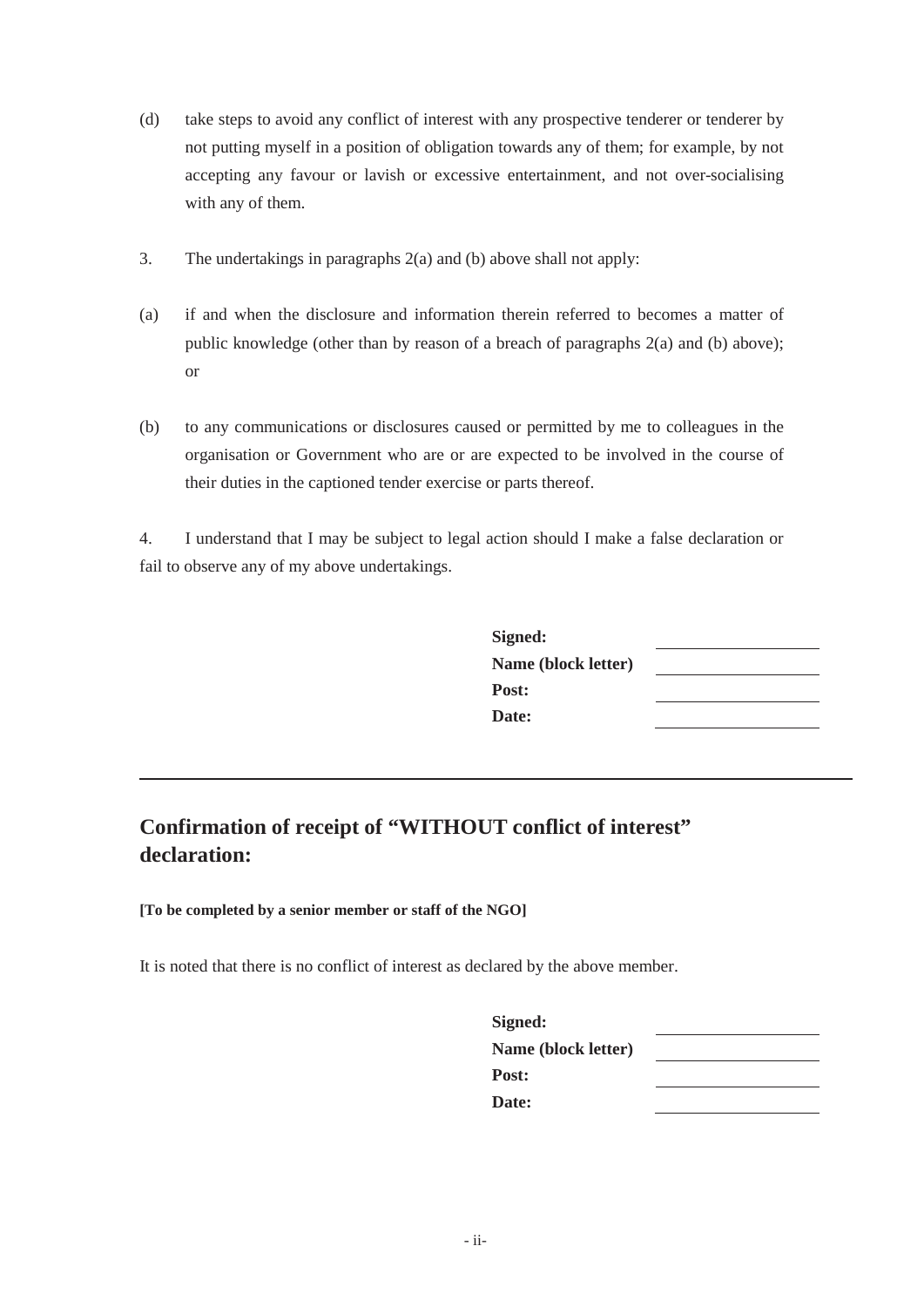#### **CONFLICT OF INTEREST DECLARATION FORM**

### **Declaration and Undertakings by Members and Staff Involved in Preparing Tender**

**Documentation including Tender Specifications and Assessing Tenders**

**[This form must be submitted before tender invitation]**

**[Agreement/ Contract Title]**

# **Project Title: \_\_\_\_\_\_\_\_\_\_\_\_\_\_\_\_\_\_\_\_\_\_\_\_\_\_\_\_\_\_\_\_\_\_\_\_\_\_\_\_\_\_\_\_\_\_\_\_\_**

# **"WITH conflict of interest" Declaration:**

I declare that there is a conflict of interest (whether actual, potential or perceived) arising between my official duties and my private interests in the preparation of tender documentation including tender specifications and the assessment of tenders for the above \*Agreement/Contract, with details as given below:-

- 2. Notwithstanding the conflict of interest as declared above, I undertake to –
- (a) hold in strict confidence all tender information that I have access to through my duties to the organisation in relation to the captioned tender exercise, including without limitation those in relation to the preparation of the tender documentation including tender specifications and the assessment of tenders. Tender information includes details of tenders received and any other sensitive or confidential information relating to a tender;
- (b) refrain from making any unauthorised disclosure or taking advantage of any tender information referred to in paragraph 2(a) above whether or not for personal gain;
- (c) declare any actual or perceived conflict of interest with my duties to the organisation in relation to the captioned tender exercise, including without limitation those in relation to the preparation of the tender documentation including tender specifications and the assessment of tenders immediately when I become aware of any such conflict; and
- (d) take steps to avoid any conflict of interest with any prospective tenderer or tenderer by not putting myself in a position of obligation towards any of them; for example, by not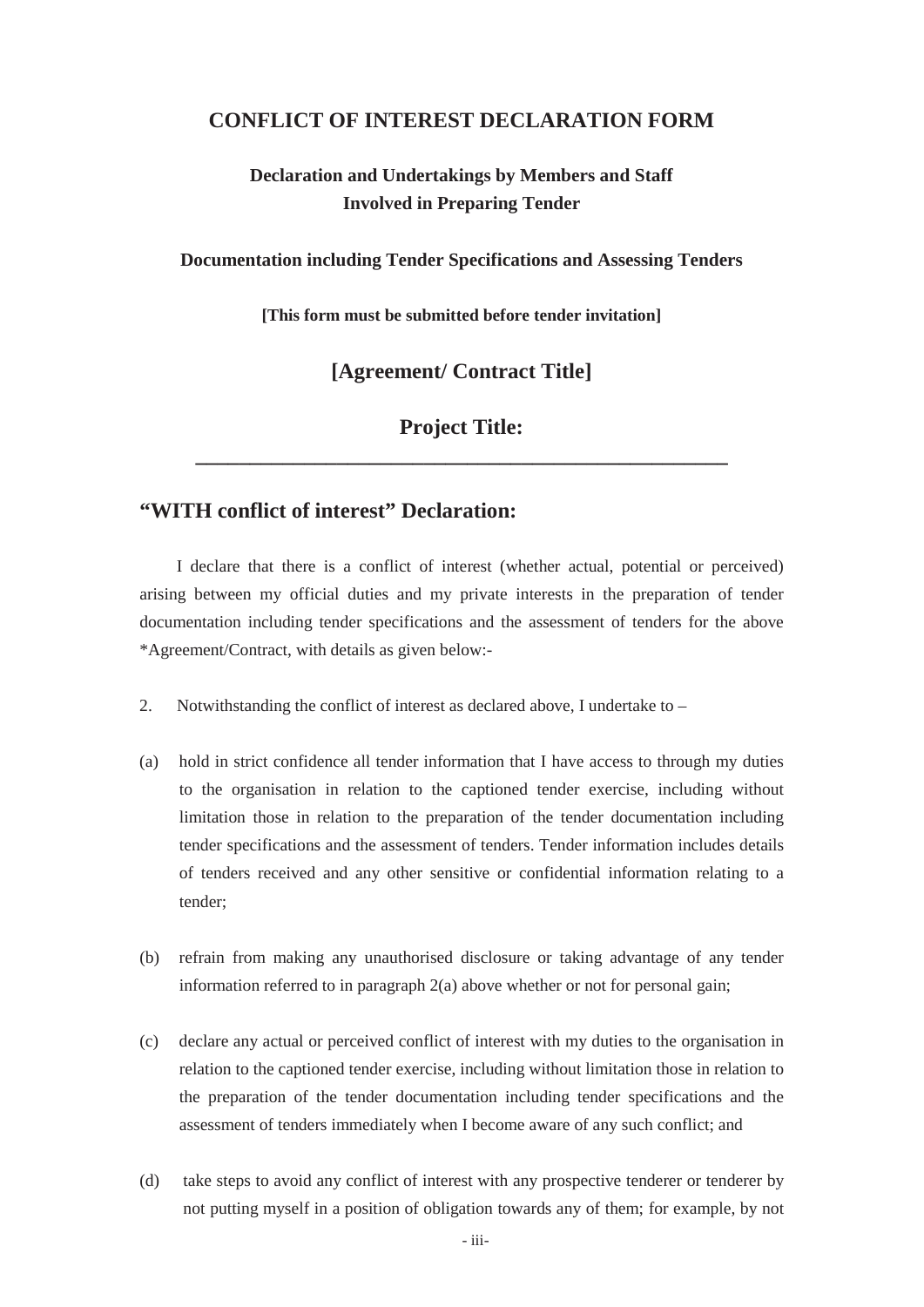accepting any favour or lavish or excessive entertainment, and not over-socialising with any of them.

- 3. The undertakings in paragraphs 2(a) and (b) above shall not apply :
- (a) if and when the disclosure and information therein referred to becomes a matter of public knowledge (other than by reason of a breach of paragraphs 2(a) and (b) above); or
- (b) to any communications or disclosures caused or permitted by me to colleagues in the organisation or Government who are or are expected to be involved in the course of their duties in the captioned tender exercise or parts thereof.

4. I understand that I may be subject to legal action should I make a false declaration or fail to observe any of my above undertakings.

| Signed:             |  |
|---------------------|--|
| Name (block letter) |  |
| Post:               |  |
| Date:               |  |
|                     |  |

# **Confirmation of receipt of "WITH conflict of interest" declaration and record of remedial action taken:**

**[Guidance Note: To be completed by a senior member or staff of the NGO]**

It is noted that a conflict of interest (whether actual, potential or perceived) exists as declared by the above member/staff and \*the member/staff has been instructed to cease any further involvement in the tendering exercise of the captioned \*Agreement/ Contract with immediate effect. / \*the following remedial action has been taken:- / \*no remedial action has been taken as it is considered that the above member/staff duties will not be affected due to the following reasons:-

| Signed:             |  |
|---------------------|--|
| Name (block letter) |  |
| Post:               |  |
| Date:               |  |

\* Delete as appropriate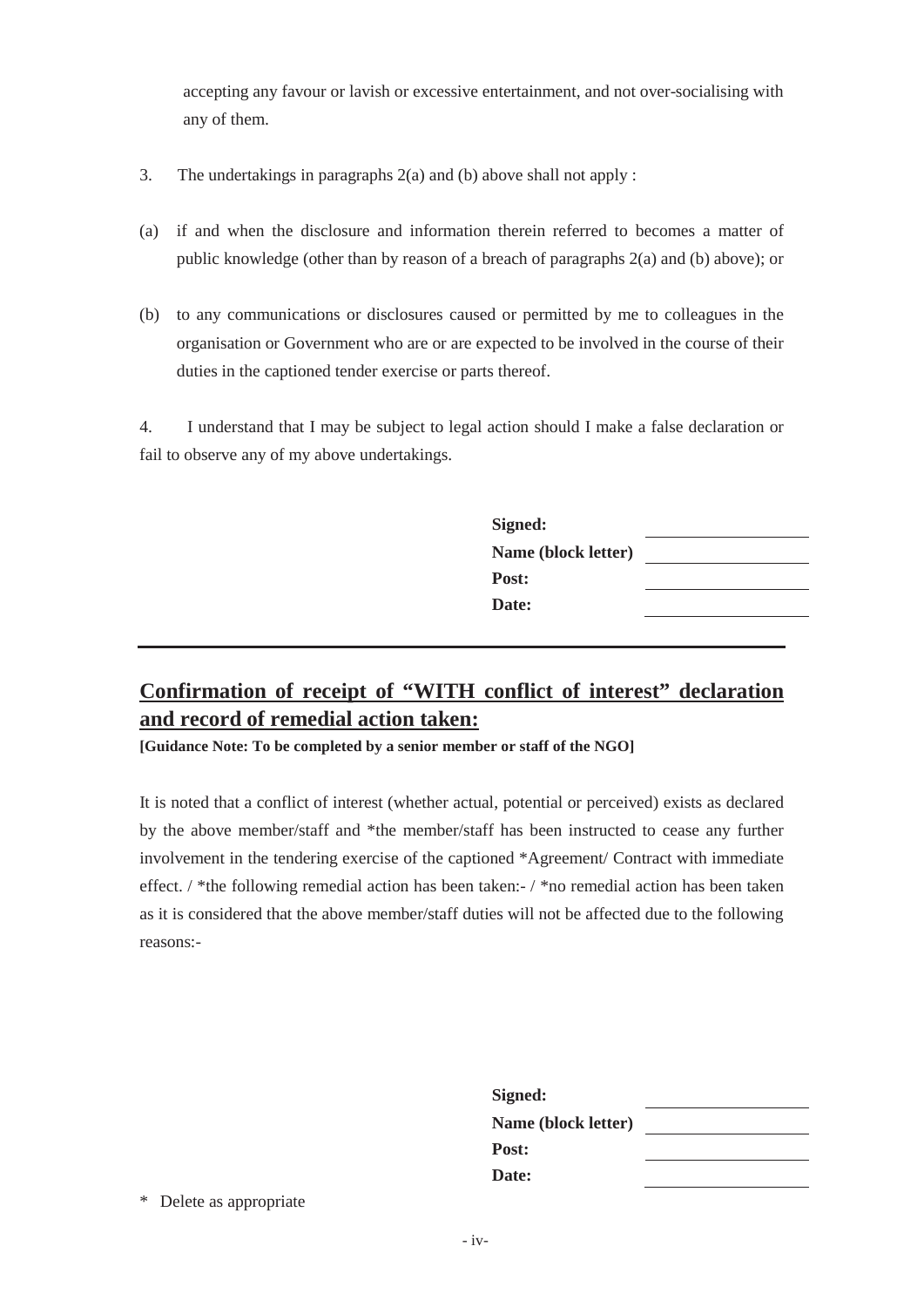#### **Annex F**

#### **Normal Duties of Project Authorised Persons or Consultants**

Authorised Persons or Consultants are responsible for –

- (a) carrying out a thorough inspection of the site and/ or premises, drawing up tender specifications and drawings on the instruction of the NGO (the Employer) and the requirements of DEVB, if any, and ensuring that tender documents are in order and have been appropriately revised in the light of comments made by DEVB, where appropriate. All works prepared by the consultant should be in accordance with the latest edition of the "General Specification for Building"  $\frac{1}{2}$  published by the Architectural Services Department ;
- (b) drawing up a proposed list of tenderers and submitting under confidential cover to the Employer or its tender board (if one is appointed) for approval;
- (c) inviting and collecting tenders and examining all tenders and submitting a full report and recommendation to the Employer and DEVB;
- (d) seeking any necessary clarification or confirmation with the recommended tenderers on his tender submission;
- (e) supervising the execution of the work and ensuring that :–
	- (i) the contractor has executed Insurance Policies as required in the contract;
	- (ii) precautionary measures to safeguard the occupants are adequate if the works are carried out whilst welfare services are being provided;
	- (iii) alteration and improvement works carried out fully comply with the terms of the contract;
	- (iv) all necessary drawings are provided on time;
	- (v) all sub–contract works are tendered in good time under the approved programme;
	- (vi) any necessary extension of the contract period is processed strictly in accordance with the contract and prolongation claim is avoided as far as possible. Subsidy of any such claim(s) or any professional fees thereon will only be given upon satisfactory explanation;

<sup>1</sup> https://www.archsd.gov.hk/en/publications-publicity/general-specification-for-building.html